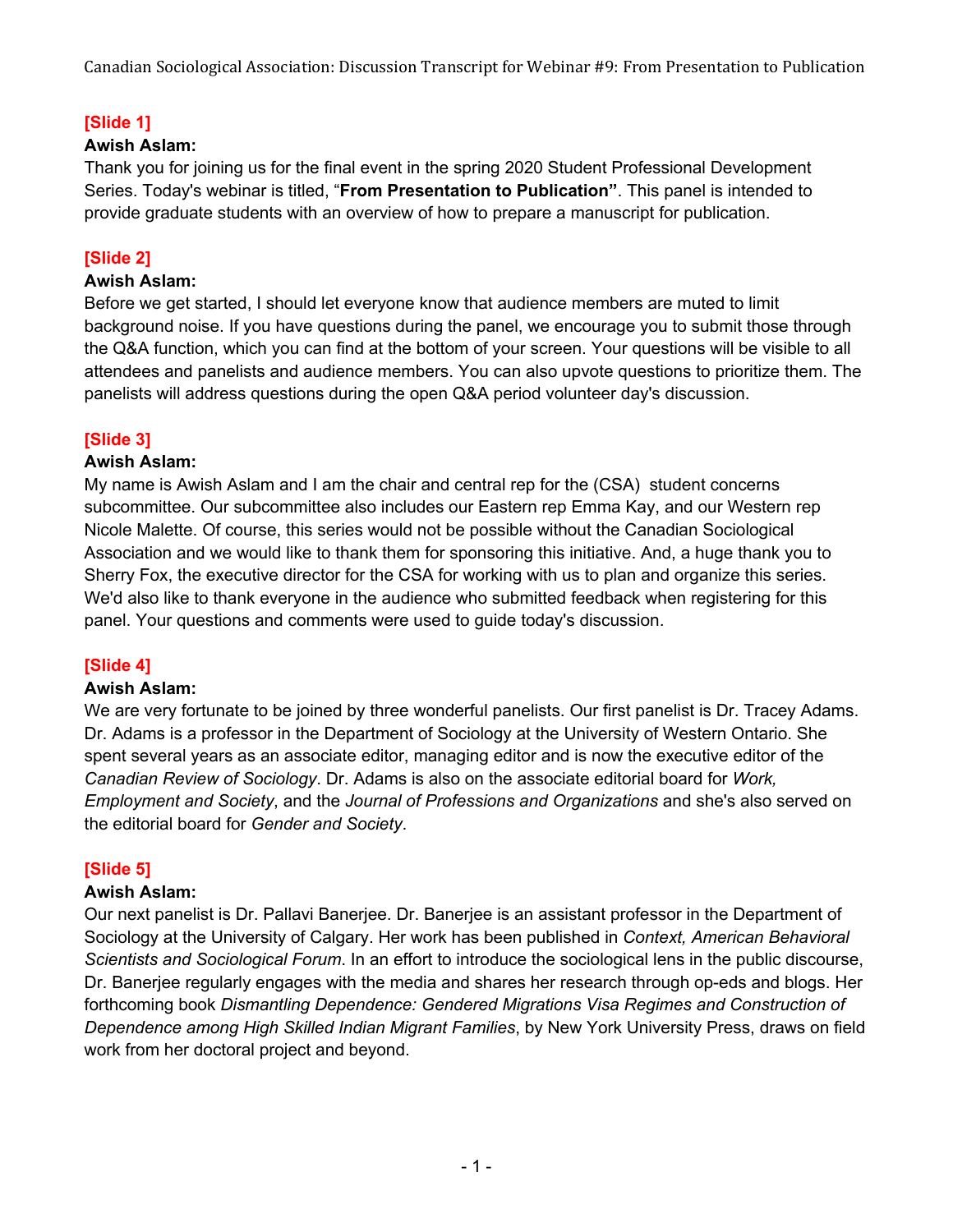# **[Slide 6]**

### **Awish Aslam:**

Our final panelist, Dr. Lori Wilkinson, is a professor in the Department of Sociology and Criminology at the University of Manitoba. Dr. Wilkinson's recent publications include a co-edited book, *Understanding the Outcomes of Refugees, Canada and Germany Compared* and a special issue of Canadian Diversity, which she co-edited. Her research has also been published in several international and national academic journals and reports to national and international governments. Dr. Wilkinson was also the editor in chief of the Journal of international *Migration and Integration* for seven years.

# **[Slide 7]**

### **Awish Aslam:**

Thank you all for taking part in this panel. Just before we start our discussion, we'd like to get an idea of how much experience today's audience might have with the publishing process. I'll give you all a few seconds to respond to the poll that's appearing on your screen.

Have you had your work published in an academic journal?

- $\triangleright$  Not yet. I'm new at this.
- $\triangleright$  Yes, I have published on my own or with co-author(s).
- $\triangleright$  Yes, I have multiple publications.

It looks like just under half of our attendees are new at this. So that's good and hopefully there'll be a lot to take away. Just over half of you have published something, either on your own or possibly have multiple publications. Hopefully there's something for everyone in this panel.

Our first question today is; **How do you approach the process of turning a conference presentation into a publishable paper?** Dr. Adams, could you please begin the discussion for this question?

# **[Group Discussion]**

### **Dr. Tracey Adams:**

Thank you for having me here today. And I'm happy to get the conversation started. Of course, how you turn a presentation into a publishable paper really depends, to some extent, on the stage that the presentation is in. Sometimes when you're presenting at a conference, you're presenting a paper that's in draft form, and you want to get some feedback. Other times, you're just putting together PowerPoint slides to present the findings of research that is ongoing or completed. Either way, what you do for presentation is going to be different. You tend to focus on the findings, you'll provide a bit of context, but the emphasis really is on what you did and what you found. Whereas the publishable paper will have a different balance. You'll have to situate what you're doing much more completely in the literature and in relevant theory. If applicable, you'll have to discuss the methodology with a lot more rigor, elaborate on your findings, and just have a bit more structure. As you are revising that presentation into a publishable paper, you're going to want to think a bit more about what the contribution is that you want to make. This is especially true if you've presented something that is a series of findings from a study that you're doing. In a publishable paper, you might not actually be able to present all the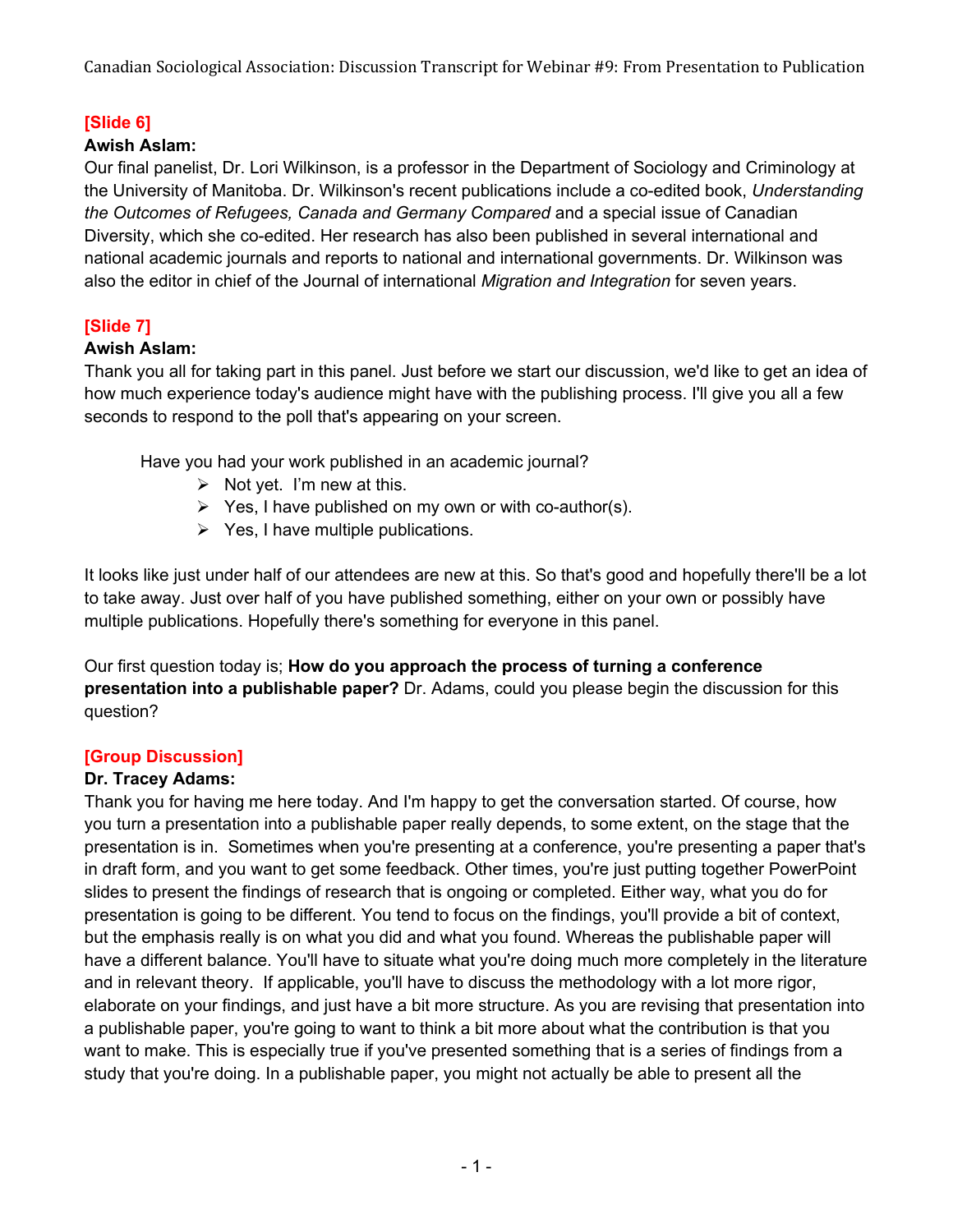findings. You'll want to focus on a few you think are particularly impactful. You are going to narrow your focus and understand where you think you can make a contribution.

And then as you revise the paper for publication, it's really helpful to have a journal or a few journals in mind. Because how you frame the paper will really depend on the type of journal and its mandate. Are you going to submit to a generalist journal or is it going to be a specialist journal? Is it a sociology journal or an interdisciplinary journal? Is that a more theoretical-oriented or an empirical-oriented journal? What kinds of articles are being published in these journals? What is the required article length? All those decisions would end up producing very different papers. I would recommend that you spend some time looking at different journals, reviewing mission statements, considering the kinds of work that they publish, look at the kind of work you're drawing on in your literature review. Where is work in your field being published? Where can you make the contribution? Who is the audience that will be interested in reading your work? And of course, if you have a question about an article's suitability for certain journals, you can email the editor to ask about it.

But once you have an idea of the few journals you might want to target then you can just design the article. An article aimed at a sociology journal will look different than one at an interdisciplinary journal. You'll be drawing on different literature and you'll be speaking to different audiences. Also keep in mind the journal itself. An editor from another journal has said to me that they consider their journal a conversation and they want new publications to really contribute to that conversation. So, it does help if you have a sense of the journal that you're aiming for. What kinds of conversations are going on in that journal? How are you going to contribute to that? Then once you've done that, again, it's about revising the pieces. Making sure the literature is geared towards the journal, include citations from the journal, engaging the debates that that the journal is engaging in, really lay out that literature review, clarify your methods, make sure those are sharp and clear, clarify your research questions, clarify your contribution. This is going to involve a lot of editing and rewriting and a lot of consideration. But, it is not necessary to do this alone, even if this is a sole authored paper. You really should be sharing drafts of your paper with colleagues and supervisors (anyone really who's willing to give feedback) because it can be really hard to know when a paper is ready for submission. The feedback you get from the people you circulated to will really let you know if it's ready. And, I guess, other issues will be discussed during this panel, but you'll want to make sure that the paper is formatted for a journal and follows their style guide if there is one.

# **Awish Aslam:**

Great, thank you. Do any of our other panelists want to speak to that question?

# **Dr. Pallavi Banerjee:**

I'll just add a couple things to Dr. Adams' advice regarding really great directionality in which you could turn a conference paper into a publishable paper. I think another strategy that I often tell my students to take into account, is which conferences to send your papers to. For instance, a lot of sociology conferences in Canada, as well as internationally, require you to send in an abstract. When you're sending in an abstract, your work can be at any stage and it does not have to be a paper (and you do not even have to have conceptualized a paper). Oftentimes, if you should select a conference (it does not have to be every year, every other year) where you need to submit a nearly full or working paper, it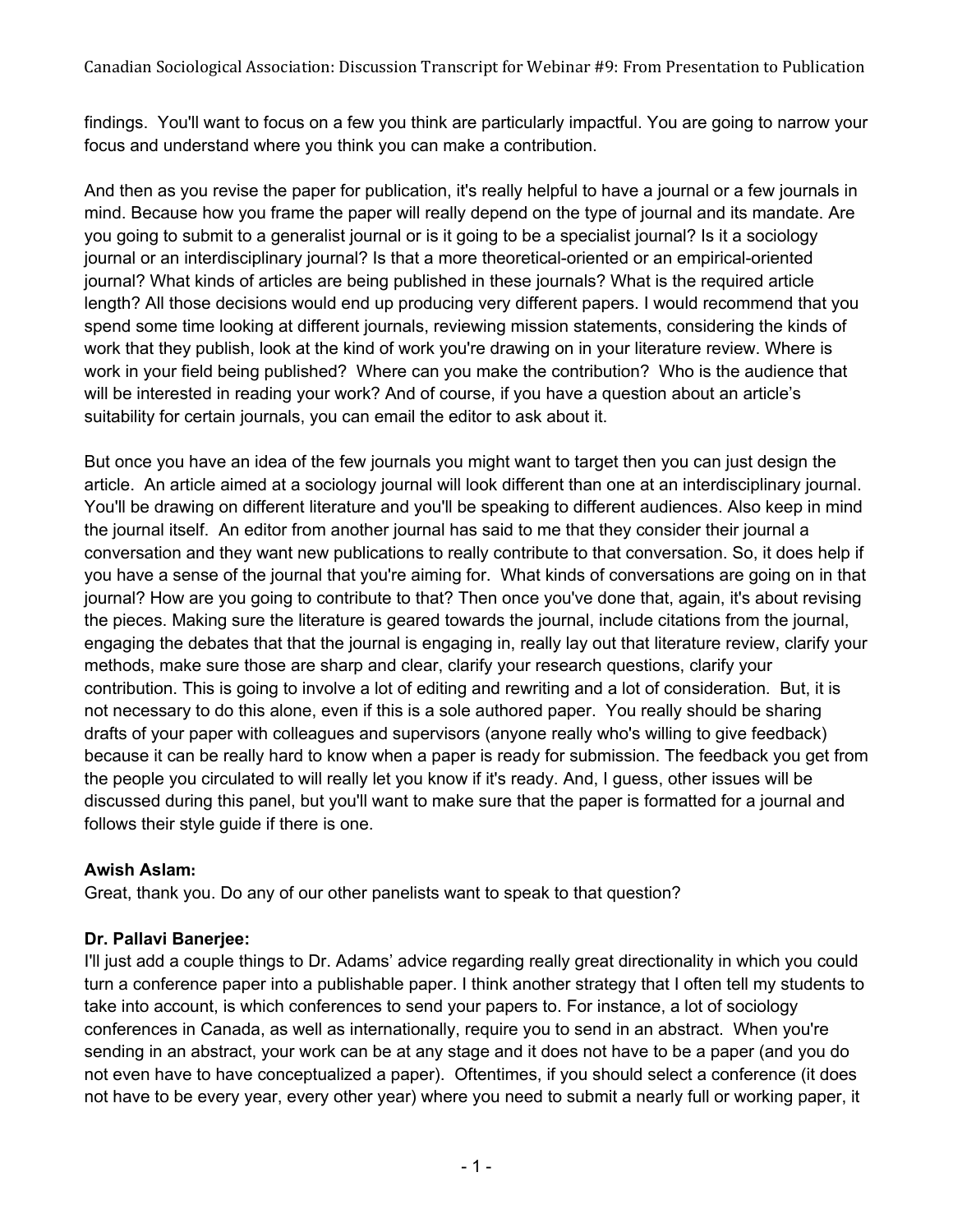will usually go through a conference review process. Then you can solicit particular feedback at the conference around the paper and sort of mold it into more of a publishable paper. Therefore, selecting conferences can also play a role in converting your presentation into a publishable paper sooner than later.

# **Awish Aslam:**

Thank you. Lori, did you want to add any thoughts?

### **Dr. Lori Wilkinson:**

Yes, please. But before I do, I'd like to acknowledge that since I'm in Winnipeg, I'm sitting in the home traditional homelands of the Anishinaabeg peoples, Cree, Oji-Cree, and Dene people. I'm also sitting on the homeland of the Métis Nation. We respect the treaties that were made on these territories and we acknowledge the harms of the past and we dedicate ourselves to move forward in partnership with Indigenous communities in the spirit of reconciliation and collaboration. Thank you very much.

I wish to thank the Students Concerns Subcommittee, not only for organizing this workshop, but also for organizing the other eight workshops. I think that it's been a tremendous amount of work for you, and Sherry, but my understanding is, is that this has been a great venue.

To add just a couple of things to the great answers given by my colleagues; sometimes at a conference, you're invited to write a paper for either a special issue of a journal or as a chapter in a book. In those cases, when you're approached to do this, the idea is that you follow the directions of the conference organizer, the person who's editing either the book or the or the journal article. These will be important instructions that you need to follow in terms of the formatting and how much space you have to present your information. That's increasingly a popular venue as well for publishing and the easiest way to get something published is if somebody invites you, especially if it comes from a conference presentation.

However, sometimes there's predatory journals that come by, and they'll say, "Oh, we read your thesis, and it's wonderful. And we'd like you to publish it as a book with our publishing company". And usually, sadly, they haven't read your thesis. Secondly, they will probably charge you a lot of money to publish your book. And thirdly, you're usually signing away a lot of the copyright issues that you own as an academic. So, if you get an invitation out of the blue, and it's not from a known scholar, it's not from a publisher that you know about, or you're not sure, please do talk to your professor because your professor usually can help you sort those, the good invitations from the bad invitations. There's also a list of predatory journals that you can look at to make sure that you're not getting sucked in to these predatory type publications that will get you nowhere. Students in the recent past have been sucked in and actually some professors have been too so you need to be aware of that. Sometimes these predators will look at this conference registration and the titles of the papers. "Oh, we were at your conference. And you think your paper is wonderful", when in fact, this is publicly known information. They just use this to try to take advantage of you.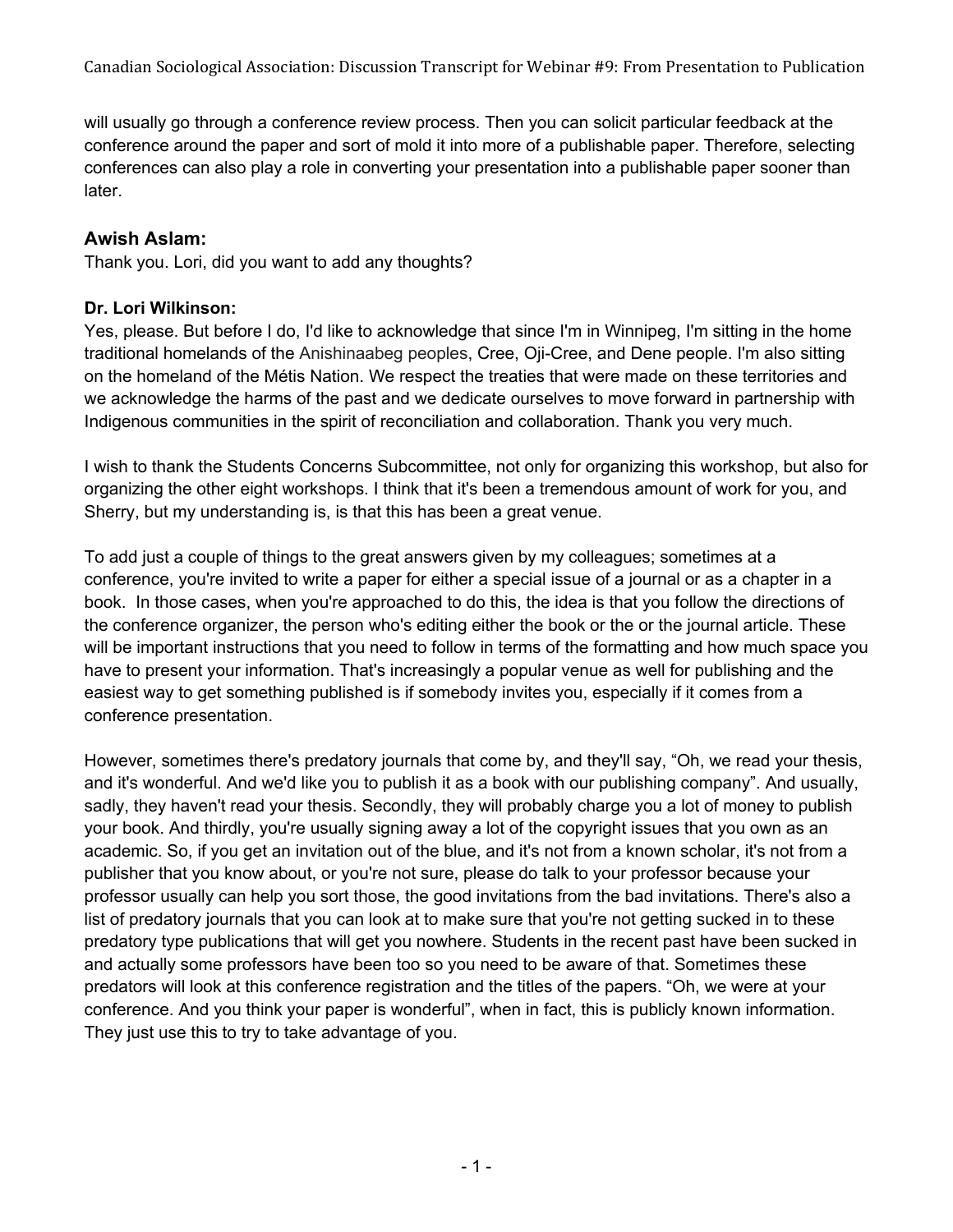# **Awish Aslam:**

Thank you all for your comments on that question. Our second question is; **What is the process of turning a dissertation into a book?** Dr. Banerjee, given your forthcoming book that draws on some of the work that you did in your PhD, can I please ask you to start things off?

# **Dr. Pallavi Banerjee:**

Thank you, Awish and thank you again, for inviting us on this panel and for organizing this and for all the work that has gone in to organize these workshops which are so important for the student community. And thank you, Sherry for hosting this.

I will be talking about turning a dissertation into a book, which I've been doing for the last four years. At the offset, I want to say that it is a long process because it seems you get sick of it and all of that, because you start your dissertation work much earlier than you actually convert it into a book. But there are a few questions that I think we should ask early on. The first question should be, can your dissertation be a book?

I say this because writing a book is a really different kind of intellectual exercise than writing papers and books are something that we are not taught to write. We are not trained in writing books in graduate school, we are trained in writing papers. The only time that you actually think of long form writing is when you're doing your dissertation. So, my answer to the question, "Can your dissertation be a book?" is that any dissertation can be a book if you want to tell a story through your dissertation. One narrative, one story (if you're answering one question) embedded in which would be different questions. But if you are doing that in your in your dissertation, you can convert it into a book. There is this conception and this idea that only dissertations that use qualitative methods or ethnographic methods can be converted. That's not always true. It's easier but not always true. So do not shy away from thinking about your dissertation as a book, even if you're doing quantitative work.

The second thing that you should ask yourself is if you are a book writer or not. And this is another sort of orienting that you need to be doing early on. Writing a book is a pretty different type of an intellectual exercise. What that means is that you need three things. To write a book, you need to have patience, because you're not cranking out a paper, and papers can take a long time. Don't get me wrong, but it's not like you're looking at your data you are trying to fit into this modular template of a journal and trying to get something out rather quickly. Books can take years. So you need to have patience. You need to be able to put your project into a long form, way of conceptualization and writing, which is often again, a very different intellectual exercise.

And the third thing is that you need to sort of diversify in the sense that even if you're writing a book, you should also have enough material to produce a paper or a couple papers or more than that, as you're writing your book. If this seems too much, then you should probably at least, for the first thing that you produce from your dissertation, you should then focus on getting papers out and not put all your eggs in one basket. And that can be very stressful and often debilitatingly stressful for new assistant professors or people who are just getting into their first academic jobs. That's a balance that you need to think about. You can talk to your mentors, your supervisors, and peers. You are all are junior scholars. You can talk to other people who are in the shoes to determine if you want to be a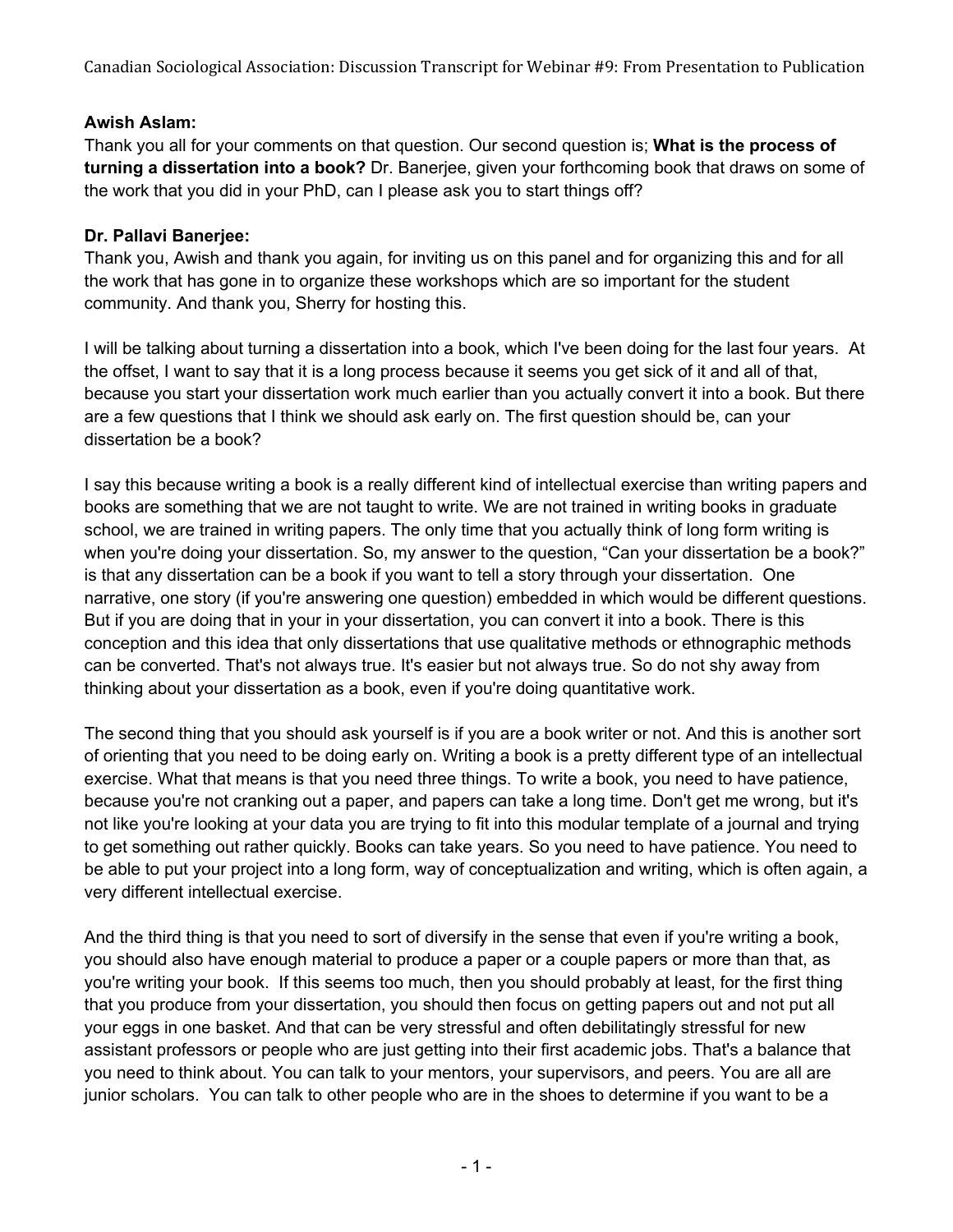book writer, and if your dissertation can be a book now. If you decide that you want to convert your dissertation into a book, you should keep this in mind when you're writing your dissertation.

One piece of advice I got was that I should write my dissertation as if I was writing a book. There are certain things that your dissertation will need that you may not be able to do or you should not (or often editors say that do not do). Do not write your book like you're talking to a journal audience. What that means is, do not use overly jargon language and do not have a chapter which is a literature review. Try to embed those things across chapters, try to speak to a broader audience. In a dissertation, you also need to display that you know your field really, really well and you have done your work. That is part of your dissertation. Separating that out and making your empirical chapters seem more suited for a book.

Now, having said that, I would say that once you are done with the dissertation, and you have your first job or you have a postdoc and you have been thinking about what to publish from your dissertation and you're thinking of converting your dissertation into a book, you should then think of publishers. Who do you want to publish with? As Lori was suggesting, you may be approached by numerous publishers, who will be like "This is great, we will convert your dissertation into a book". Some of them will dangle this carrot of converting your dissertation into a book and you do not have to make any changes. "Just give it to us and we will publish it and pay us some money…" Those are predatory publishers so do not fall for that. But I know that Lori will be talking about predatory journals and publishers in a bit and I don't want to take that space.

I also want to emphasize that there are predatory journals and then there are not predatory journals who will also approach you. These are for-profit journals like, Palgrave MacMillan and Lynn Rhymer are some of the journals that are publishers that come to mind. But I would suggest that as your first book, do not take the easy route. Go to publishers that have a slightly more rigorous process, which would be University Presses. Recently, university presses have been emphasizing that even if you wrote your dissertation like a book, your book needs to be different than your dissertation. Different enough that they are not the same publications. The reason for that is your dissertation is considered a publication, your dissertation gets citations, your dissertation actually gets published through your university libraries. So, your book needs to be different from your dissertation. I will give you a quick example of what I did and this kind of leads me to my second question - when to publish your book.

As I was thinking of redrafting my dissertation into a book, I took the first two years in my postdoc to do some more data collection. I did more interviews and did follow up interviews. I did some more archival research, too. The dissertation research that I had done to produce a book looks different from my dissertation, even though the research questions that I asked in my dissertation and in my book are similar or the same. I have few additional chapters in my book, I have some new data that I analyzed all throughout my book. So the end product of that is that even though the research questions and some of the data are is the same, and I did borrow from my dissertation (which is the advantage of writing a dissertation) my book looks completely different than a dissertation.

Then it comes to the question of publishers - how to choose a publisher or a press for your book. One of the things that I started doing in the second year of my postdoc was talking to various university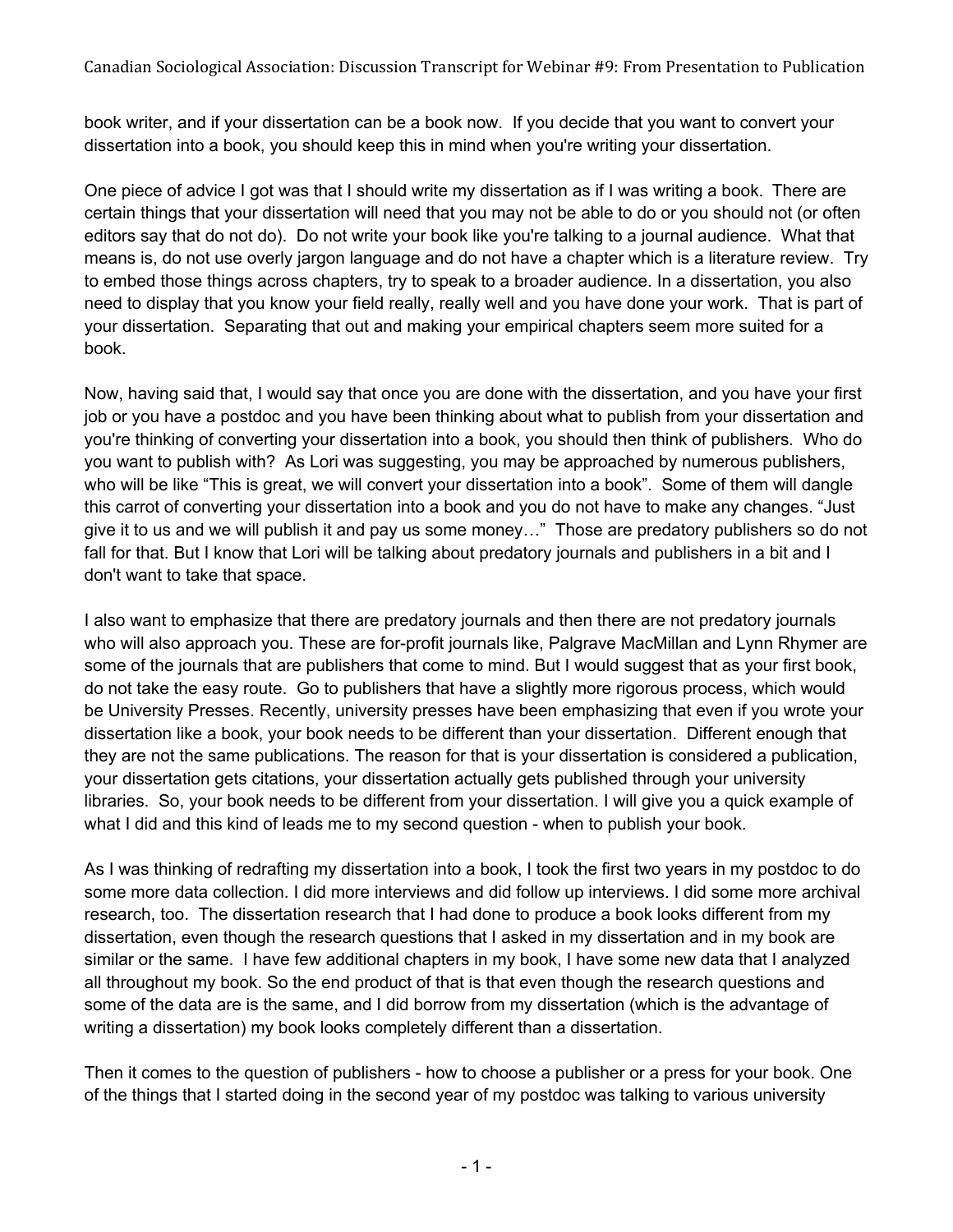presses. I'll start with the process of approaching a press and a publisher, and then I'll say how that kind of goes in person. I was in the USA and I was going to several conferences, but the big conference in the USA is the *American Sociological Association Conference*. About four months before the conference, I had this little blurb about my book, and I started approaching university presses saying that this is what I'm writing about, this is what the book is about. The blurb was very clear. Would you be interested in talking to me about this and how to go about this? This is to gauge interest in your book. If you see that you're receiving responses from various presses, you know that you have a book here that you have found interest in. I did have a few editors of different presses ask me to meet them during the conference and make particular time with them. This is important because the editors of these presses when they go to conferences are very busy, and they usually don't like if you show up at their stalls and ask to talk to them. They already have made appointments so do not do that. Make appointments beforehand. Then you basically talk to the various presses that are interested and try to gauge which editor will give you the kind of support you need. Once you gauge that, they will direct you to their website to tell you how what you would need to do to submit a proposal. So some presses require that you submit a manuscript. Some presses require that you have a proposal and a few chapters, some presses say half of the book. So it depends on what the press requires.

Once you have that figured out, you work on your proposal and your sample chapters. If you want to submit the whole manuscript, then you send your manuscript out to publishers. Now, some process want you to submit to one press, and that's it. They require you that you do exclusive submissions. Other presses do not require that at the beginning stages. More and more presses are not requiring you to submit your proposal at the beginning exclusively to one press because of the demands of an early academic career and because book reviews can take much longer than general reviews.

Usually at the first stage, you send it out to a few presses. Pick your top three, send it out to see what results come back. Some presses upfront would say that they cannot consider because it is not something that they are publishing right now. Others will send it out for reviews and then once the reviews come in, you have to take into consideration if all three want to give you a contract. Once you decide to go with one, that's when you pull your manuscript from the other presses. This has been my experience and the experience of my colleagues and peers so far.

I decided, for instance, to not publish my book during my postdoc years because I wanted it to be part of my tenure file. So, I did more research, more field work during my postdoc and did a separate project during my postdoc years, through which I published different things than my dissertation (related but different). I started working on the book once I had my first assistant professor position, my tenure track position. With the increasing demands of the job market, I feel like a lot of people are publishing their first books while in the postdoc. That's completely acceptable if you have a second project where you are thinking of a second book and if you have a second project in the works, through which you can publish a second book during your tenure track. Some universities would accept a book that you have published in your postdoc towards your tenure file and others wouldn't. So those are things to know. I don't have a really good answer to when to publish your first book. But if you have your first job as a tenure track job, then you're golden. If not, you sort of have to make that call.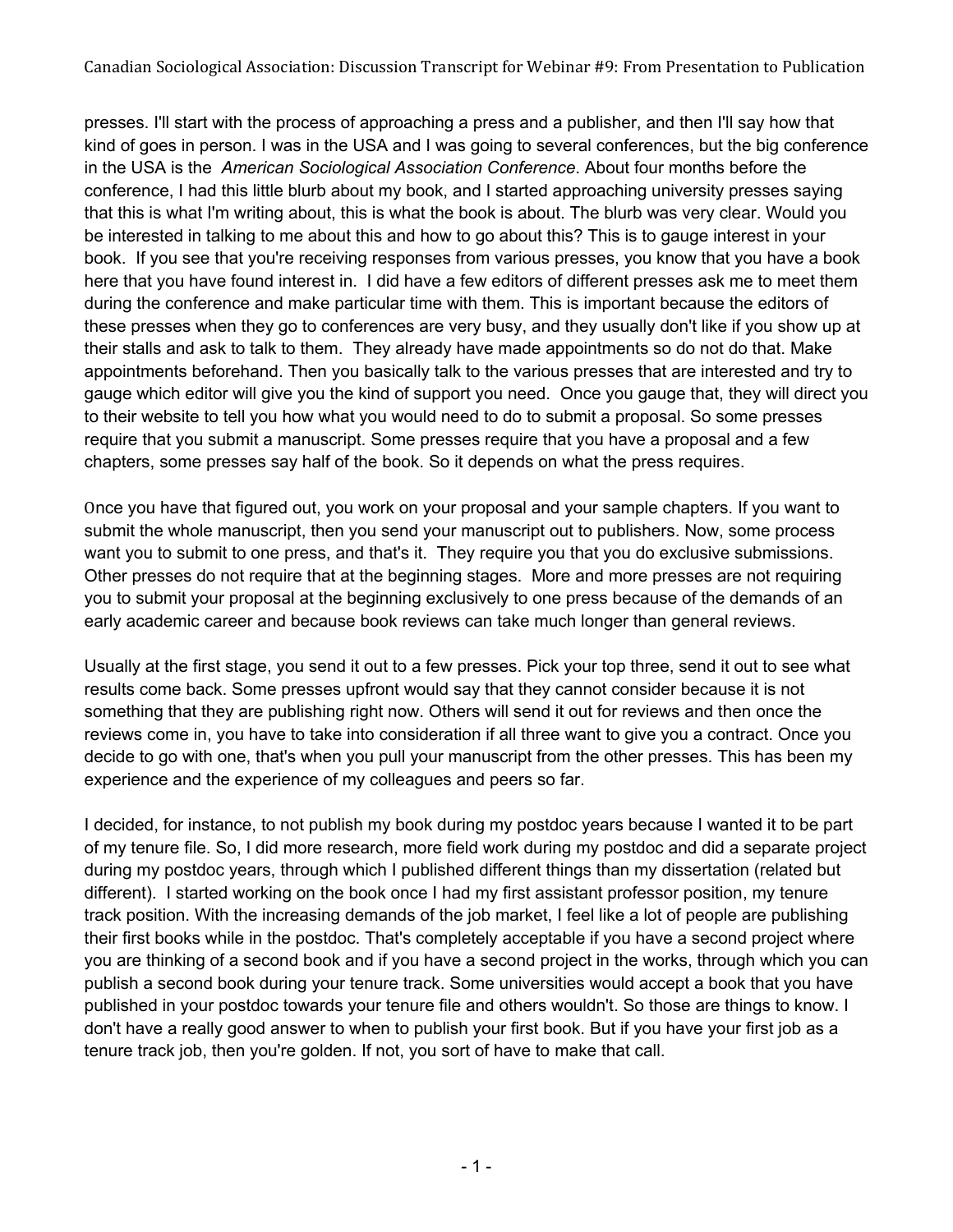# **Awish Aslam:**

Great, thank you so much. That was really thorough. And did anybody else want to add additional comments?

# **Dr. Tracey Adams:**

I did want to say a couple of things. Pallavi's answer was very thorough, a lot of great information. I just have a few things I wanted to say. One is just to give an additional endorsement. A lot of students that I talked to really feel like doing a three-article dissertation is a way to go and that that's the most productive way of being a scholar. But taking everything into account, if you're a book writer, if you've got this idea that's comprehensive, to some extent, by limiting yourself to a three-article thesis, you may be selling yourself short. With a good dissertation that's in monograph format, you may be able to get a book and three or four articles from it. So, don't shy away from doing a monograph if that's something you really want to do.

The other thing I wanted to say is that the University of Toronto Press has a neat little book. It's old now but I think it's very relevant. It's called *The Thesis and The Book* and it is just a little book that tells you exactly how to turn your thesis into a book (that you're writing for different audiences). It gives you steps along the way for making those revisions. When I was turning my thesis into a book, it was super helpful and they have a revised edition since then. The other thing I just wanted to add is that, it's really valuable to talk to editors as you're doing this process, to find out what kind of books they are publishing and what they might be interested in. You can do that at the ASA, but also at the Congress bookfair. Beyond that, email editors. There are acquisition editors at the major university presses. The contact information for editors in your field is published on their website. Drop them an email, make a phone call, make an appointment, and they're usually quite willing and eager to talk to potential authors. So, don't hesitate to do that.

# **Dr. Lori Wilkinson:**

And just to add a couple of things, I want to make a pitch for the importance of the proposal. You're not only just up against all the sociologists who want to write books and publish them, you're up against all the other academics from all the other disciplines who want to publish. And so it's really important that you pay attention to the content of the proposal. This is where I hate to use this language, but this is where you sell your topic. It's kind of like if any of you are participated in the *Three Minute Thesis* challenge. Or if you think of an elevator pitch - the Prime Minister of Canada comes on to your elevator, you've got a couple of minutes to tell them what you do. That's what the proposal is all about. What is your main research problem or question? And what are the interesting findings or gaps that you can contribute to filling? Because a lot of the proposals that publishers get are not very clear. They're just kind of copy and pasting bits from your thesis or dissertation. When it goes to the reviewers (because the publishers will send it to a set of reviewers at the proposal stage) and they can't make sense of what you want to accomplish, then you're not going to get a positive response from the publisher. Sometimes the publisher asks you to identify potential reviewers. Please do that. Because chances are the publishers will pick their own set of reviewers. But they'll also draw some of the reviewers from your list. So, this is where you have an opportunity to put down the names of scholars who know you or who know you and your work or can comment concretely about your work. Thinking about those two aspects will help you get your dissertation turned into a book.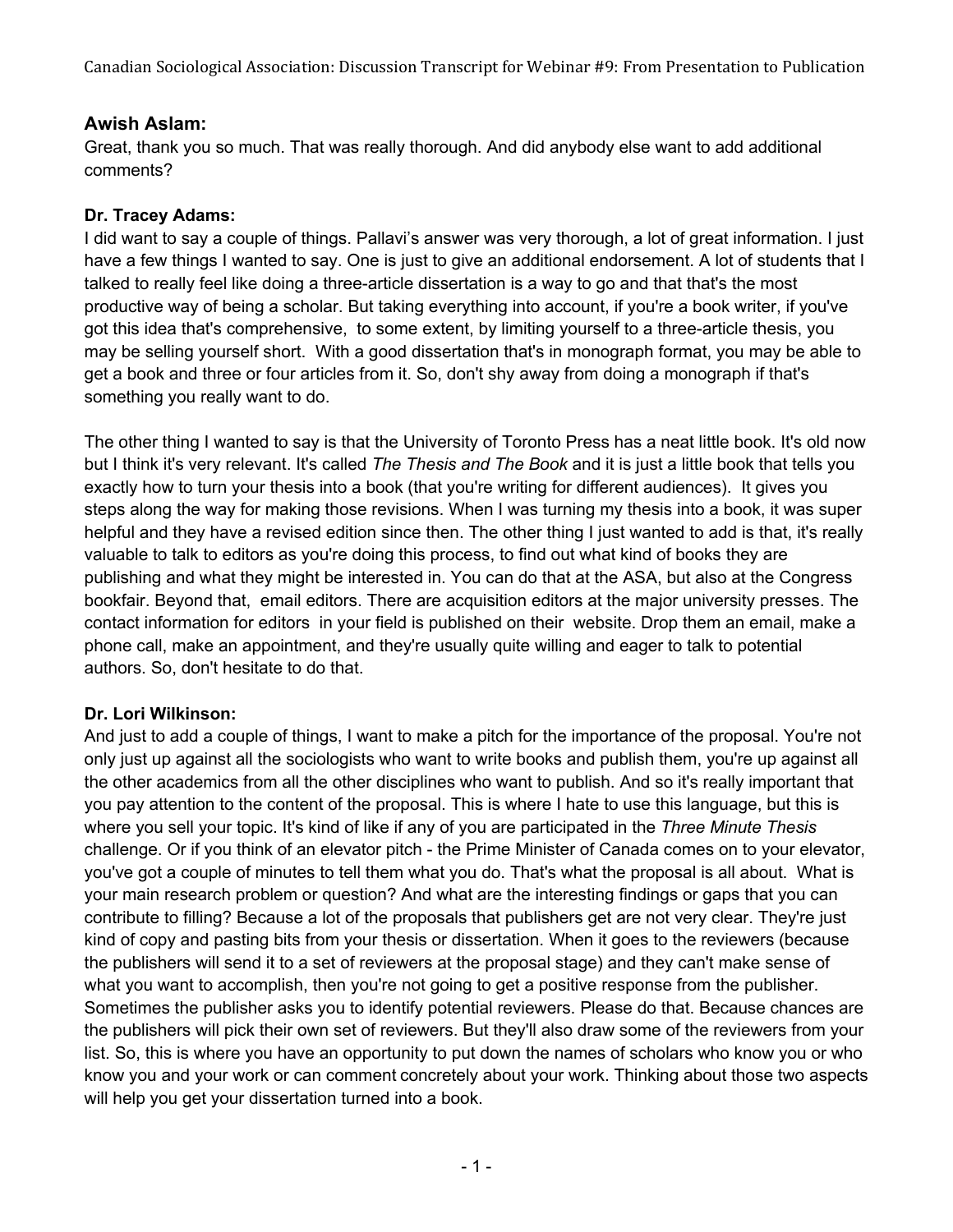### **Awish Aslam:**

Perfect, thank you all. Our next question is, **How do I turn my thesis or a dissertation into a series of articles?** Dr. Wilkinson, could you please share your thoughts on that?

### **Dr. Lori Wilkinson:**

Sure thing. I kind of think the jury is out whether you should turn your thesis or dissertation into a book or to a set of articles. And so, what I did actually is, I went with articles. Maybe it was the period of time that I was graduating (2000). In the job market at that time, it was more important to have articles than a book. Usually the book came after. But now I'm seeing with CVs on job postings and job selection committees that I've been on that there's more and more people with books. So, I kind of think it goes either way to be honest. The way we organize our dissertation or thesis is a little bit different too. A traditional way of organizing your dissertation or thesis is to organize it in terms of findings chapters. For a typical master's thesis, you have one findings chapter that relates to the hope that you turn your thesis into one journal article. That's kind of the expectation. For a dissertation, you generally have three findings chapters, sometimes four, sometimes two, but more than one. So basically your findings chapters kind of give you clues as to what you should be writing for your first set of papers. So, in my dissertation, I had three major findings chapters which I turned into three journal articles. And along the way, I used this process to start building up my research agenda, which was also very important. But we have a new way for some (especially in disciplines like economics, for instance, but our friends in the in the natural sciences have been doing this for a long time) and it's called the *Sandwich Thesis*. This is where you have an introductory chapter and then three or four published journal articles in the middle and a conclusion chapter at the end. The introduction and the conclusion kind of try to wrap these four papers or attach them to one another.

There's a certain amount of attractiveness to doing it that way too, because you're publishing as you're going along as a PhD student. And that transition from a dissertation to an article or thesis to an article isn't as onerous. There are some people who don't like that version, but I'm seeing the sandwich thesis a little bit in the sociology department too. Regardless of what your thesis looks like, do not send your thesis (your 50 to100 page thesis) to a journal expecting it to publish it like that. Because when I was a journal editor, we got that quite a bit. Somebody would send their 50-page master's thesis and ask us to publish it. This is not how you approach it.

A typical journal article in the social sciences is about 7,500 words. One of the things that you want to look at are the requirements of the journal that you've selected. Does it give you 10,000 words? Does it give you 7500 words? Do those word counts include your bibliography? For students, you're going to have these huge bibliographies - that eats up a lot of your word space. And so, make sure that you pay attention to the word limit because you don't want an editor to just throw your paper away by saying, well, it's too long so I am rejecting it. In some journals they have to do that. I had to do that when I was editing a journal. I was the only editor and had no associate editors or helpers. The number of papers I would get per year was 375 to 425 with one person to review them all. So, you can see how tiny little things where you don't pay attention to the word count can cause the journal to reject your paper without review.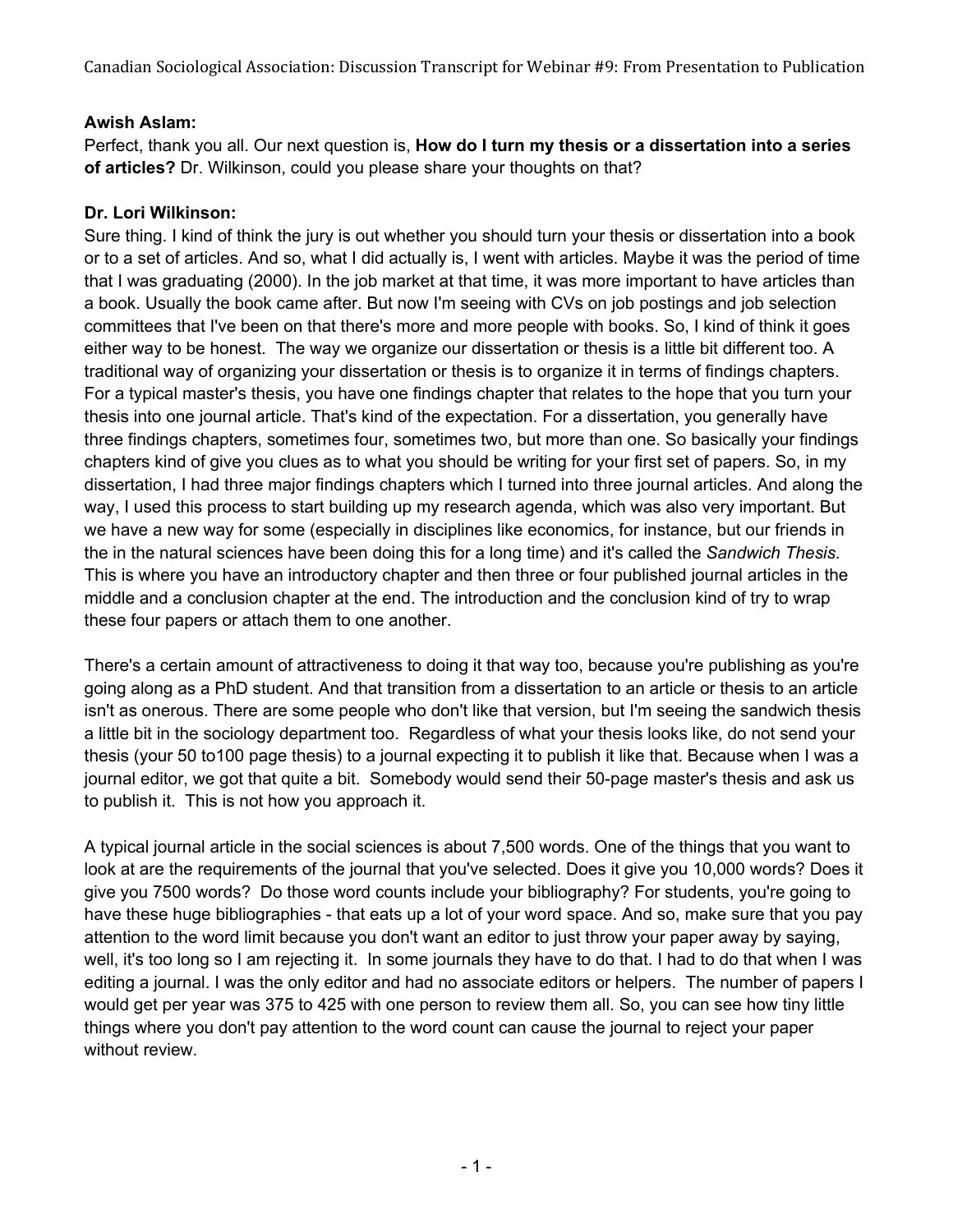I think working closely with your professor will also help you in most cases turn your chapters into articles. Most professors I know work very closely with their students and one of their goals is to help them take their research into publication. Your first point of contact should be your professor. Although most universities on campus also have writing centers that can help you especially if you're having trouble with grammar. That's the other thing that you want to check before sending your article to the journal editor because if the journal editor or the reviewers can't make sense of what you're saying, (because your writing is so poor) you are also going to get rejected even though the research itself might be good. Many of the other tips that Pallavi and Tracy talked about in terms of turning your dissertation into a book also apply as well. But for the most part, you want to approach a journal article like you're writing a research paper, and that you want to get an A plus on that research paper. So that the professor or in this case, the editor, says that they want you to publish in their journal.

# **Awish Aslam:**

Great, thank you. Did any of the other panelists want to comment?

# **Dr. Tracey Adams:**

I don't have too much to add, honestly, because I agree with what's been covered. I do want to reiterate that you'll have to carve a piece out. Whether you have a monograph thesis where it's sort of a whole or like a sandwich or manuscript type thesis with separate papers, you can't really just take that chapter and send it out. You will need to write it for a journal. So, carve out a piece of it and edit it down or restructure, rethink and redesign a little bit as you send it out.

# **Awish Aslam:**

Thank you.

# **Dr. Pallavi Banerjee:**

And I'll add a couple more points to all the already great points made by Lori and Tracy. I'm a strong advocate of not putting all your eggs into the book box basket because it can take a while to publish. So keep publishing articles while you are writing a book. It's a lot but that's the nature of the game. One of the things that I found out was that most publishers, most university presses, are okay with you using a couple of your articles as chapters of the book. It can be sort of a third of your book can be articles. Not 'as is' because you will, of course, not have the literature review or the methodology sections in those chapters. But you can use the empirical part of those chapters, extend them, make them more narrative, make them more suited to the audience for the book.

The other part of this is (for people who are thinking of their dissertations as books) that even though the book is not 9,000 words (it's usually 80,000 words) often you have more data than you can accommodate in a book. So, having that frame of what part of the data are you not using for your book can also be a good way of producing articles and things that you've actually not even thought about in your dissertation. Reworking your data, from your dissertations to articles is really fun, outside of writing a book, so I'll just add those two things.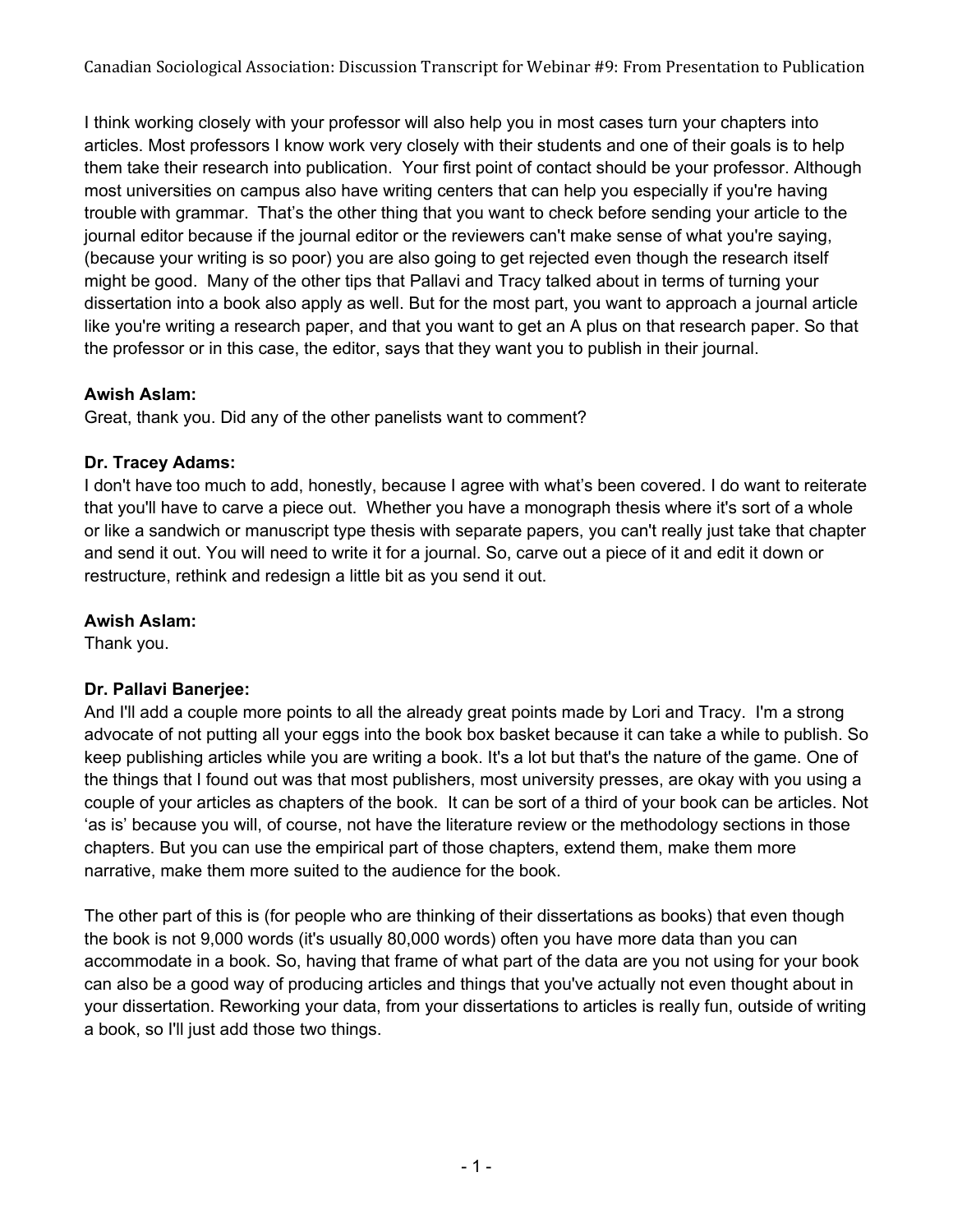### **Awish Aslam:**

Great. Thank you. Our next question is, **What should you keep in mind when you're writing? Are there common pitfalls or mistakes that you see when reviewing articles, as well as any tips on what might improve your chances of having a paper accepted?** Dr. Adams is someone who has quite a bit of experience from the editor perspective, I'd like to turn things to you if that's okay.

### **Dr. Tracey Adams:**

A lot of my comments actually really echo what Lori was saying earlier. As a journal editor, you quite often get articles where people just haven't done the basics. A lot of journals have mission statements, they have style guidelines, they have length requirements. But we get a number of papers that come to us where people don't seem to have any idea of what kinds of things we might publish. Or how long they should be, what kind of citations you should have, what guidelines you should follow. Those are common pitfalls. When you're submitting an article to a journal think of it from the journal's perspective, especially if it's a specialty journal. They're having a conversation and you want to join it. So, you should be looking at articles published in that journal. You should consider their format and what kinds of issues they find important. Look at them for style and how are they structured. Follow the style guidelines, follow the formatting, and meet the journal's guidelines. A lot of journals (not all of them, but a lot of them) will reject your work instantly if it is over the word limit or if it isn't formatted according to the journal's guidelines. If it doesn't meet their specifications, they'll instantly send it back. Now journals can vary on this. Some tend to be a little bit flexible. I've certainly published in a lot of journals that if they say that the limit is 8,000, and you submit something that's 8,005, they're sending it back to you so that you can fix it, because they won't review it until you've met their guidelines. Checking out journal guidelines is a good first step.

I would say common things that reviewers comment on are that the methodology isn't well enough explained, that you haven't gone to enough lengths to clarify how you're contributing to the literature, that you don't have clear research questions (which may or may not be hypotheses). What are you doing in the article? What do you hope to achieve? What are you contributing? You really need to spell that out for reviewers and editors. Try and have a paper that's fairly well structured; include an introduction, make sure the paper is embedded in a literature, situated in theory (if that's applicable), that your methodology is really clear, or that your findings are well described (no matter what kind of paper you're publishing) and that in the discussion you've wrapped everything together, and you've spelled out for everybody what your contribution is. Different papers are going to have different structures and different journals are going to have different expectations. So again, that's why you learn those expectations before you submit something.

One of the sub-questions was about tables. Tables can be included in qualitative and historical work and those can be helpful as well. Some journals don't include tables in the word count and that is when a table is your best friend as a qualitative or historical researcher. You can cram a lot of words into a table, and it's not counting against you. Whether you include them or not really just depends on the paper and the message you're trying to get across.

#### **Awish Aslam:**

Great, thank you so much, Dr. Wilkinson did you want to add something?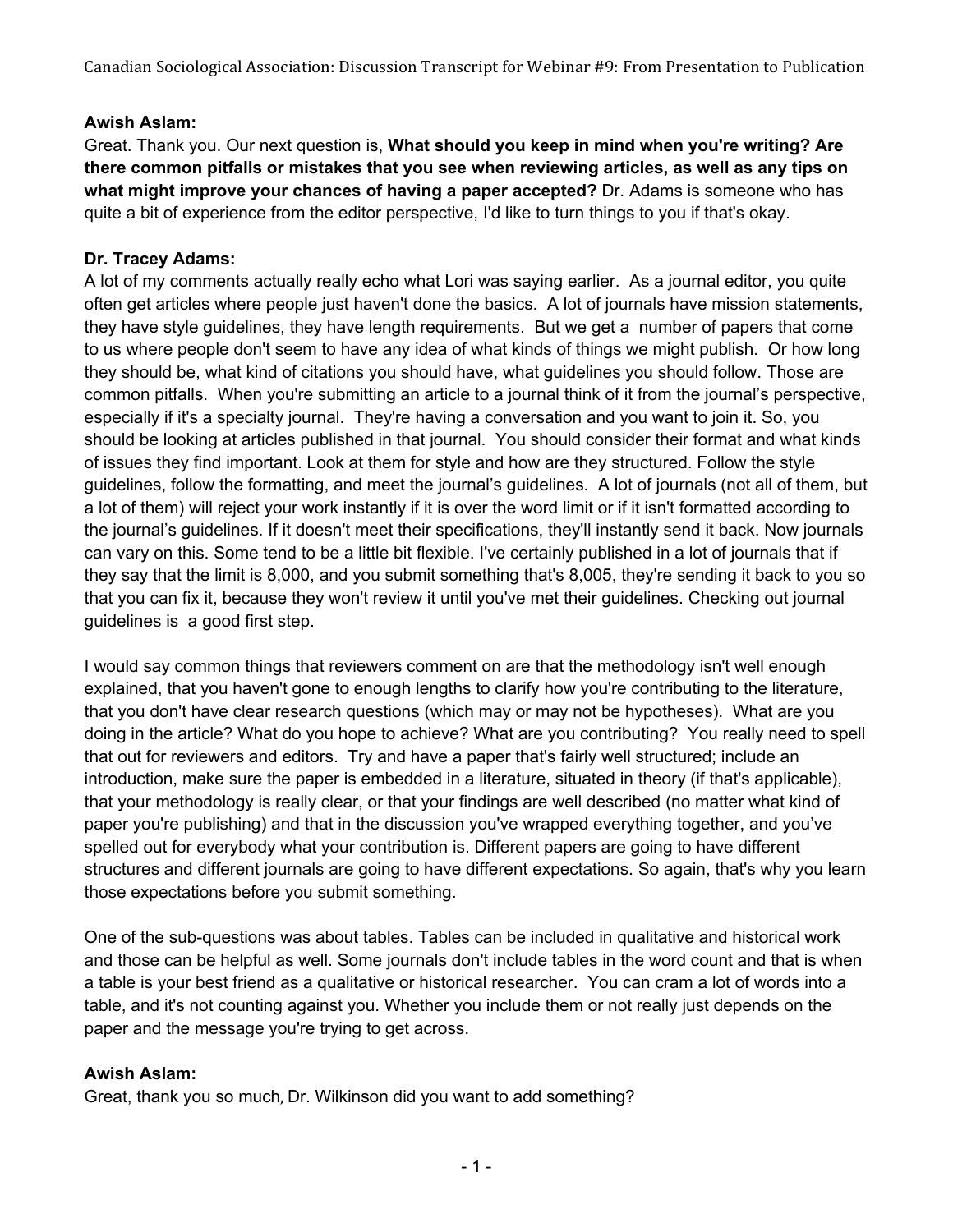# **Dr. Lori Wilkinson:**

I considered this question as a writer, so my number one tip to you guys (and you're probably all going to roll your eyes) is use your campus writing services because you pay for them already. You may think 'I don't have time. I've got all these deadlines and I have to pump this stuff out.' The thing is, that the time that you invest right now in learning how to write well will pay off enormously regardless of whether or not you stay in academia. Even I need help with my writing so getting some feedback, like a diagnosis of your writing problems at this stage in your career will be enormously beneficial. I cannot stress that enough even though I would say probably only 20% of my students listen to that advice. But it pays off for them because later on, the time that they put in right now perfecting their writing, it makes the writing time shorter down the road. You become a much stronger communicator too. In the job market that's a very important qualification as well.

A good writer can probably peel off about three pages a day. Some days you can do more. Some days if I'm completely under absolute stress and deadlines, I can do a bit more but really good quality writing on a sustained basis is about three pages a day. Good writers try to set aside at least some blocks of time during the week. Now in an ideal world, we'd set off a set of time to write every day. So far, I haven't found that ideal world yet. But it's a goal that you should strive for as a student, and it's a good practice. Don't be hard on yourself if you have a bad day. If you can only get one sentence out today, or you can only correct the grammar in one paragraph. That's okay. But know when you're hitting writer's block and know where you can get help.

This is where joining a writing group is good. Most universities have writing groups for grad students and many of the departments of sociology have writing groups for their graduate students. You might think yourself, 'Well, this is dumb, why would I join a writing group? Why would I sit in a room and write with people?' Nowadays my students are actually doing this on zoom and writing. It helps you set that block of time apart, but it also makes you accountable to other people in your group too. Sometimes you just need some accountability outside of your professor to help you produce stuff and your writing group, hopefully, will give you feedback on your writing, which will help you become a better writer. Then as you give your feedback to your fellow colleagues, that's going to help you become a better writer too. So, I'm a big fan of writing groups as a way of disciplining or organizing yourself to become a good writer.

# **Dr. Pallavi Banerjee:**

I just have a couple points to add to that. So, one is the emphasis on feedback and who you can go to for feedback. Getting feedback is really important and they can be your peers. A writing group is a great way of getting to that, to share your writing. And you also need to be mindful of how much you share. Sometimes sharing a page or two pages can be really effective and that would not take a lot of bandwidth on the part of your peers and writing group. But also ask people who are in your field. Usually academics tend to be really busy and will turn you down and things like that. But don't be deterred by 'No's. They'll be one 'yes' at some point that can reshape your writing. So, don't shy away from approaching people who are in your field to review your work before you send it out. Though, be mindful of sympathetic reviewers. You don't want to burn your sympathetic reviewers by making them review your piece before it's gone out. These people could be reviewing it more sympathetically, maybe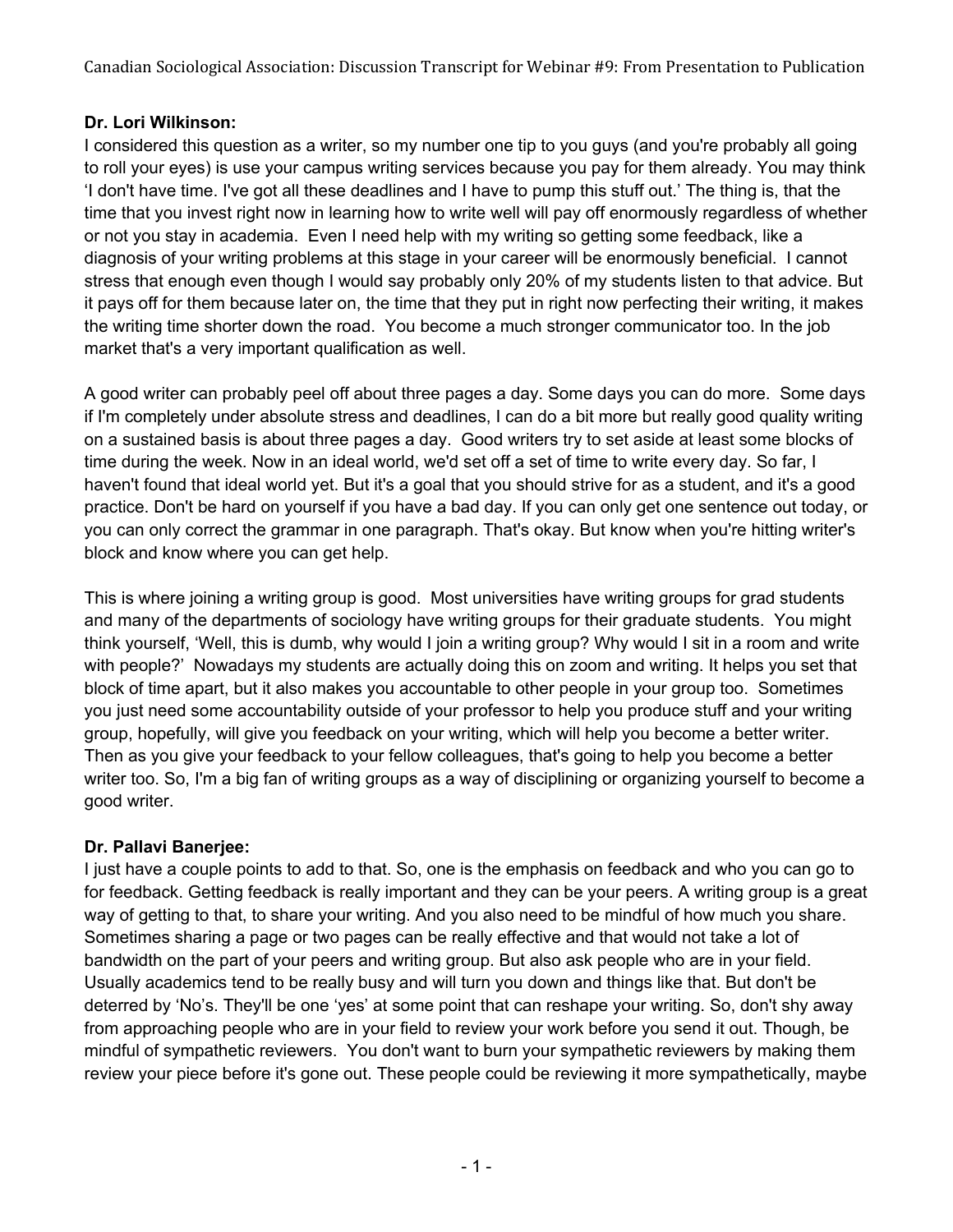they are politically invested in your work. You could ask your advisor, supervisor, mentors about who to send your work out to for reviews. That is one tip that I have.

The second tip is, writing is political. Cite people who are not cited. Cite black women, cite indigenous women. Writing anything is political and we do not want to perpetuate the structures of oppression in our writing. As new scholars try. There is a lot of resistance to that in sociology. I will have to say we are not a decolonized field. We are not yet an anti-racist field. Draw up on the support of your mentors and your supervisors to do that kind of political work in your writing where you are balancing who you are reading, who you are writing about, and who you're citing as political work and try and do that as much as you can. Though, I know that you will face resistance and you can take such risks at different times in your career. But you can push a little and see that, oh, you know, this person has written about this, but why am I citing a dead white man over and over again, when I can cite a black feminist scholar for this, right? You can do a little bit of sneaky activism in your writing.

# **Awish Aslam:**

Thank you all. Those are all really, really helpful points. Moving to our next question, **Where should you be publishing? With this question, people are interested to know just generally how to find a good home for your paper as well as the importance of publishing in Canadian versus American journals and how that might affect your ability to secure a tenure track position at a Canadian research university.** Dr. Wilkinson could we hear from you to start, please?

# **Dr. Lori Wilkinson:**

As long as you have a good relationship with your professor, I think talking to your professor will help guide you as to appropriate venues for you to publish as well as to guide you away from inappropriate venues like those scam journals that we were telling you about. You'll have a pretty good idea too once you're coming to the end of your research because you'll see certain journals in your field and see them repeat in your research. If you see a journal a lot in your research area that is also a probably a good indication that it's a good place to publish.

I would be remiss if I didn't mention that you should be publishing in the *Canadian Review of Sociology*. It is the important sociological, well one of the sociological journals in Canada but in my mind, the most important I think it's the oldest two although maybe Tracey can correct me on that. But amongst sociologists, the Canadian Review of Sociology does have a good reputation. It doesn't have the same reputation as the American Sociological Associations journals, but that's because the United States is a much bigger audience and has much bigger ability to expand internationally. But you all should think seriously about the Canadian Review Sociology. It is hard to tell you what are the other top journals because sociology is a field that touches so many different disciplines, like addictions, people work in that area, disaster training, health sociology, criminology, etc. You all have a different kinds journals that you refer to in your work based on the topic of your thesis or your dissertation. So, this is again, where your professor can help, but also your librarians. Not very many people talk to a library about publishing and they know an awful lot about what it takes to get published and what are the hot journals, what are the hot topics. Every university has a sociology librarian or a social science librarian and I think those people are untapped resources.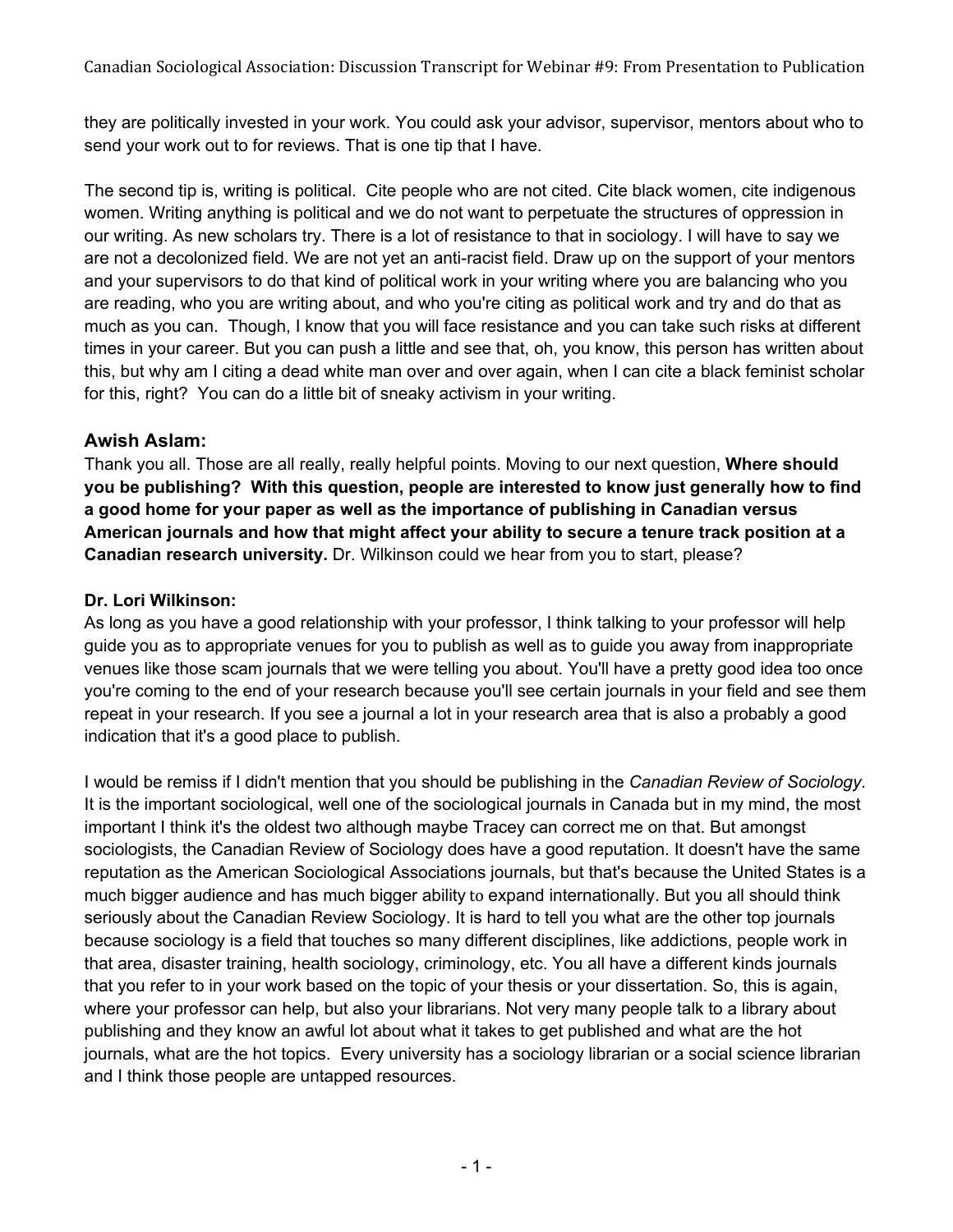What about an open access journal? If you are funded by the Tri Council Agencies or the research work that you are doing is funded by the Tri Council, there is a requirement that you have to publish in an open access space. It's hard to navigate that and the requirement is good because the Tri Council Agencies are publicly funded. It is ethical for us to make sure that our research is openly accessible to the Canadian public who funds us. But again, where do you publish in terms of open access journals? What's a good one? What's a bad one? What are the rules around the open access journal versus the journal that you want to publish? I am not an expert on open access issues but many of your universities have their own web space where you can put drafts, early drafts of your papers, that haven't been accepted for publication. That generally is an accepted practice, although take a look at the journal that you're wanting to publish in, because some journals won't allow you to do this. If you've publicly posted your paper, or some very close looking version of your paper on a on an open access area or on a website, and then you attempt to publish it in that journal, they might say no. It's worth your while to think ahead, where you might want to publish this academically through peer review. And the peer review is going to change the look of that application anyways. Usually a peer review, you get two or three people commenting on your journal article. They'll give you corrections to make and those corrections will shape that paper in a way that probably makes it maybe a little bit different, or probably a lot different than what you've already published.

The other issue though is that many of you are public sociologists. I think it's really important as well to publish in non-academic journals too, especially if you're publicly funded but also because these venues actually get a lot of attention. Many of us have trade journals and if you work in the field of social work or social psychology, there are trade journals that practitioners work in and regularly read. There are community publications as well. In my field, most of the immigrant and refugee settlement agencies have venues where you can share research reports and they can be different than your published articles, but they can bring value as well. Those types of articles tend to be shorter (1,500 to 3,000 words) and if you catch somebody's eye in that venue, they're more likely to look up your academic research. It's kind of like it's kind of like a two for one, right? You then have a preview article that is short and in lay-language that people can understand and then a more academic jargon leaden research in a in an academic journal. It gets your it gets your word out a bit more.

Another venue I'd like to plug is something called *The Conversation Canada*. As a professor, I read that every day, because I learn stuff inside my discipline, but outside my discipline as well. And oftentimes I'll be introduced to new up and coming scholars in the field. I'll do a Google search for them to see what else they've written, because I'll become curious about them. Based on what they've written in The Conversation. You have these kinds of ways of drawing people in or giving attention to your research that aren't necessarily buried in an academic journal that's hard to find. I think as aspiring scholars and academics, publishing in those areas doesn't get enough attention yet. This is the kind of exposure that might help you in your career. Those are my thoughts on where you should publish, but I know that Pallavi and Tracey have different ideas.

# **Dr. Pallavi Banerjee:**

I think Lori covered most of it but there is a question about whether publishing in Canadian journals is sufficient to obtain a tenure track position. It's a very neoliberal way of like thinking 'publish or perish', but the job market is so competitive. If you want to get into academia, I think you should publish in a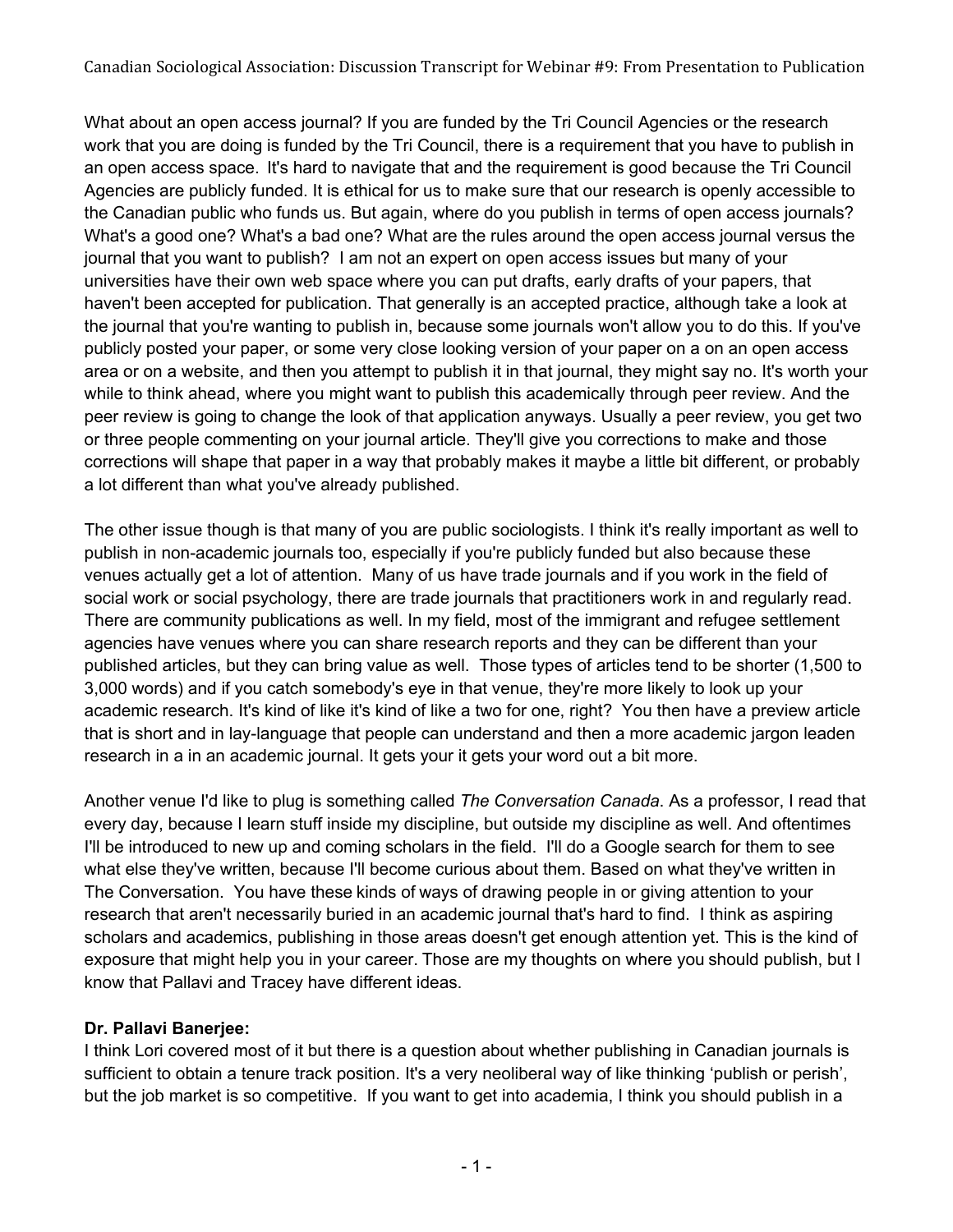peer reviewed journal (which is not predatory, and where you don't pay to publish). At the graduate student level publishing in any journal in Canada or outside would build up to your tenure track making you more competitive in the tenure track job searches. That's one thing that I would want to emphasize.

The second is building off of what Lori talked about in terms of publishing outside of academic journals, like op-eds and such. Those are not easy either so I wanted to emphasize that though. They are quicker, but not necessarily easier because for instance, in *The Conversation*, you have to put out a pitch and there will be an editor vetting it. You can actually get rejections when you're trying to pitch an op-ed. I just wanted you to know that pitching an op-ed does not mean you get in because it's not an academic journal. In fact, there's this little anecdote that the first piece that was used from my research for policy change was actually an op-ed that I had published in the *Ms. Magazine*, which is this feminist magazine in the US. They actually used that piece instead of a journal article that I had on the same topic because it was more easily accessible and that could be put on this policy report that the US government used at the time for it. There is a lot of value in that, but they are not necessity easier to publish in.

# **Awish Aslam:**

Perfect. Thank you. We have one last discussion question before we get into the Q&A. **What role do collaborations play? And how might you approach collaborating when it comes to publishing?** And I was wondering, Dr. Banerjee if you could maybe start us off?

# **Dr. Pallavi Banerjee:**

I'll keep it short, because I'm aware that we are running out of time. If people have questions about collaborations, we can answer them later. Collaborations are important especially now. In sociology, more and more people publish with other folks. It used to be more so in humanities where you are doing your sole scholarship and then you're publishing on your own. Particularly coming out of a dissertation it seems like that's the way to go because it's your research you will be publishing it. But I think looking for venues for collaboration is really important. And I will give you two quick tips here.

One is publishing with your supervisor. If there is a paper that you want to write, but you are not being able to frame it, don't be afraid to approach your supervisor to ask if you can work on this together or they can help you shape this in a way that this becomes publishable. A lot of my publications when I was a grad student came out of my research assistant gigs. I was a research assistant with various faculty, not only my supervisor or advisor, but other faculty and I had I got publications out of those projects with somebody who was running that project. It was also an opportunity for mentorship. I got mentors in publication while working on RA-ships. Some faculty are more generous about that. They would say, if you work with me, I will ensure that you have at least one publication out of this project. Others are not, so don't be shy to ask that is there opportunities for publication if you are a part of the research group. They can come in the form of journal articles or other kinds of reports like Lori said, or other forums, but something that helps you get that first thing out or get the first few things out.

Collaboration with faculty and peers is also something that I have really had great experience with. I was part of a writing group for graduate students who all worked with the same faculty members. We were four people working with my supervisor, and we were in this writing group and through this writing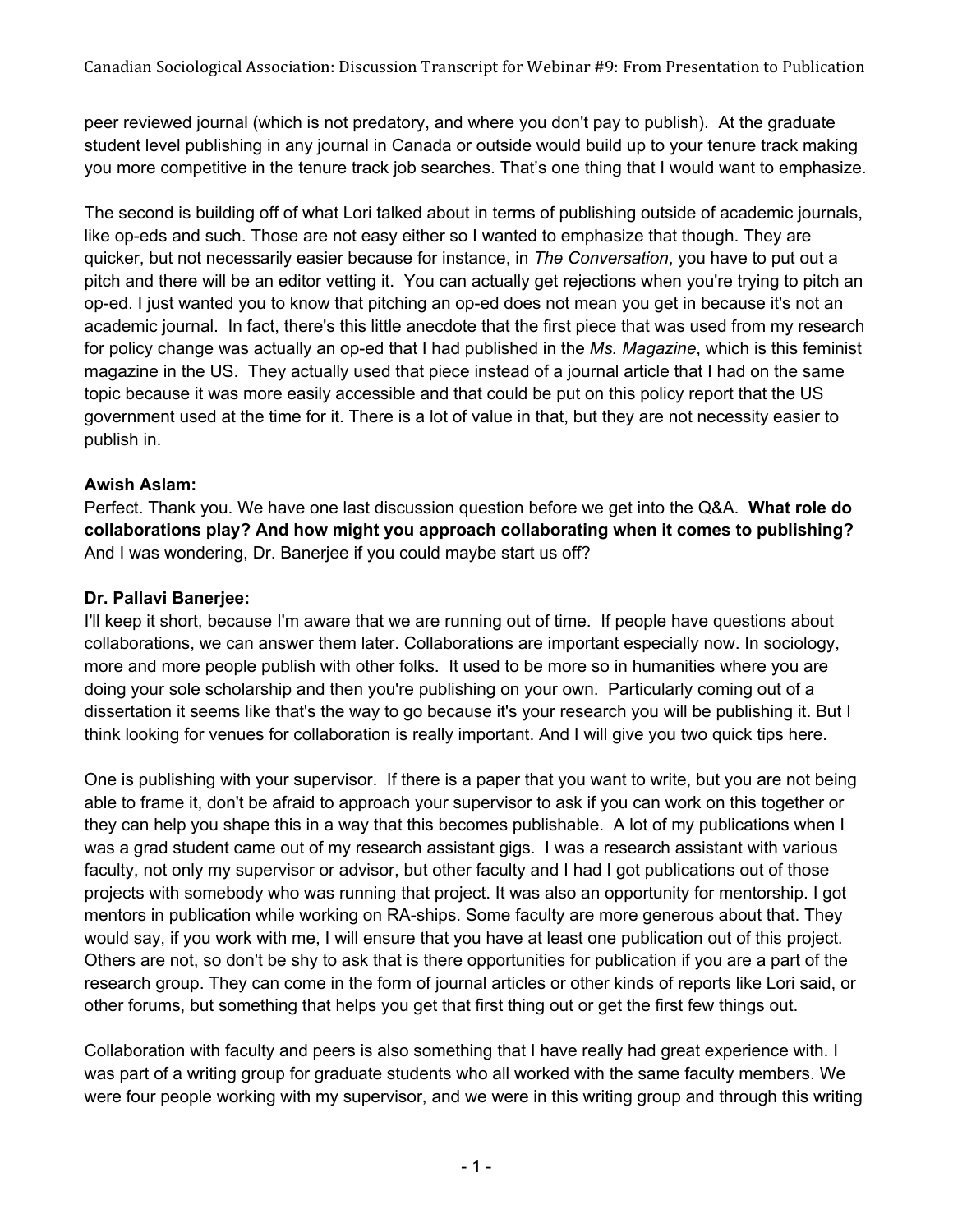group in our weekly interactions, we came up with different things that we could collaborate on and carve out niche areas of interest. Some of my journal article publications came out of those peer collaborations. Try and see if you can get those but also in publishing with faculty and supervisors and other members in your university or outside. Issues of authorship and such, those need to be worked out early on but this is more important when you're doing a publication with your peers. Are you going to be equal authors? Is somebody going to take a lead and they are going to be the first authors? If there are multiple authors, how do you navigate that? These questions need to be sort of worked out early on in the process, so that the process of collaboration does not become something that is stressful or that breaks your friendships and your peer relationships apart.

There was this one question, is it better to be the sole author or publisher with others? I think you need to have the balance of both. You have some of the things that come out of your dissertation. That core research should be sole authored because you are the crafter and the creator of that project. But there can be other things that can be co-authored. And why is it important to co-author? Well it's division of labor. You can actually have this efficient and effective way of publication where you're not doing all the work yourself. That can take a long time so you can delegate some of the work to other people or work with them in tandem. I think it's building bridges and building collaborations across the field and so coauthorship and collaborations can enrich your work in ways that often you may not have thought about. Somebody else coming on your project can help you see something that you haven't. So, it's also expanding your horizons of ideas and research.

### **Awish Aslam:**

Great, thank you. Did either the other two panelists want to add anything before we get to the Q&A?

#### **Dr. Lori Wilkinson:**

I just want to add that it's probably kind of intimidating to approach your professor if you want to publish. I understand it can be very difficult. In general, if you're working as a research assistant on a project (at least if I was supervising the project) I would expect you to be co-authoring a publication with me or more than one. But there's different roles and expectations. I'm at a point in my career where I'm pretty busy doing a bunch of different projects at the same time so I'm happy if somebody takes the role of the first author by writing the first draft. My rule is, is as long as you've written a decent enough first draft, and your name can be on the front of the paper. Now depending on the collaboration that you have, though, there's different rules. For most projects, the investigators have that discussion before they begin to collect data and certainly before they begin to publish on it but this varies by discipline. As a sociologist, actually, you're going to find yourself to be in interdisciplinary projects all the time. Some disciplines have rules. So the principal investigator for instance, that person's name needs to go at the end usually, especially if it's a health or a science type article. Because the conventions in the field is that the principal investigator is always identified as the person whose last and the person whose first is usually identified as the main researcher, usually the person who wrote the first draft of the article. Also, when you're collaborating, especially when it's research that has been funded by an agency, you need to make the proper acknowledgement. Usually the funding agency has a strict rule to include a sentence or two that you have to use as part of the acknowledgement. Sometimes they require you to put the grant number as well. When you're making collaborations make sure that you identify all the grantors because, sometimes, you're working on a project that's so big that you have multiple agencies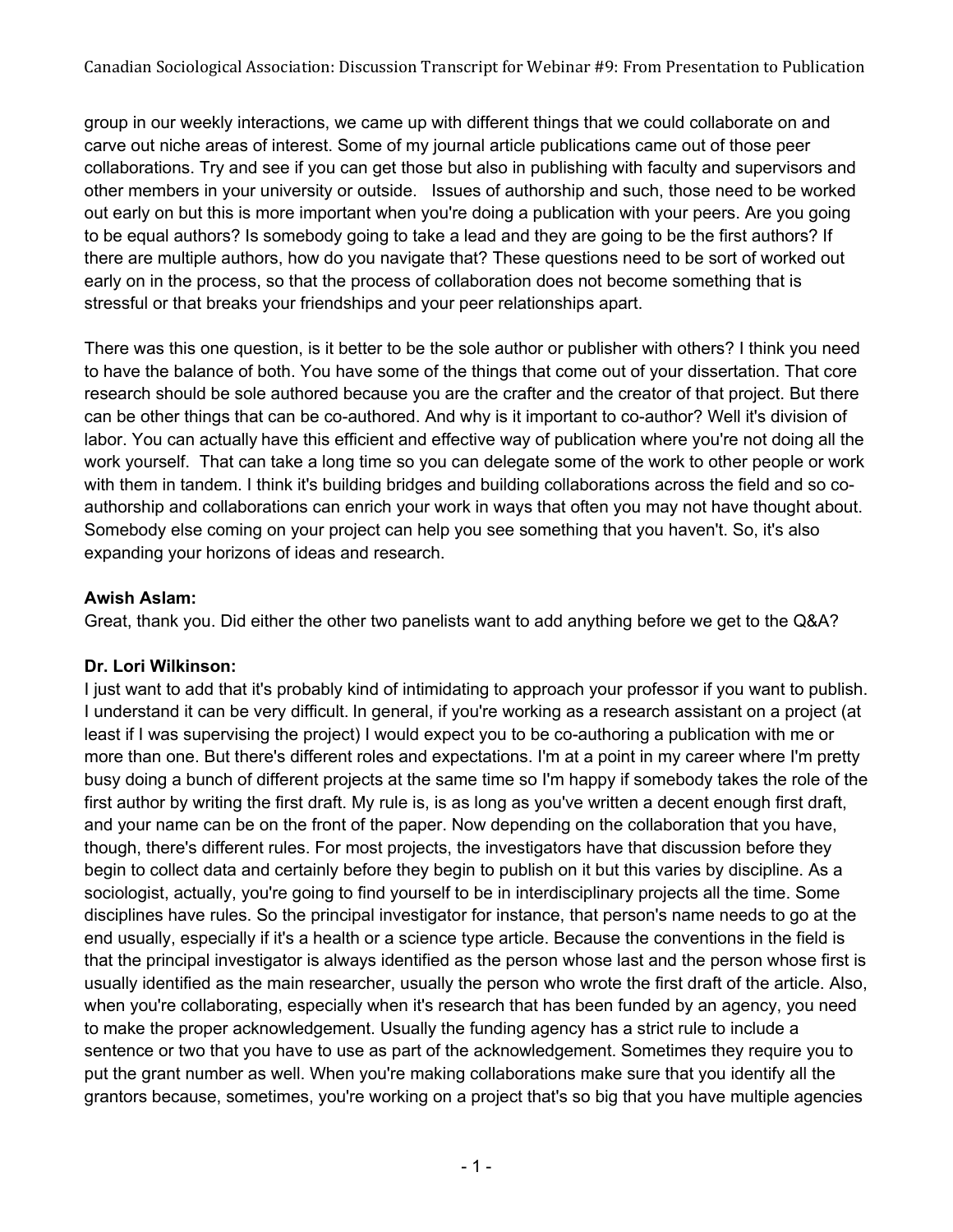that are funding you. Make sure you don't forget them as collaborators as well is, well, it's embarrassing if you have to send in a request, because you've forgotten that. But those are kind of the tricky bits about working as a as collaborators. I always feel like as a writer and as a professor, that discussion needs to happen before anybody writes anything. It avoids problems and as the lead researcher or the professor for the group of students who might be writing, sometimes I find I have to delegate tasks. I try to delegate it in ways that gives the maximum number of my students the chance to write but also the chance to be the first author.

### **Awish Aslam:**

Great, thank you. And Dr. Adams, was there anything you wanted to add or?

### **Dr. Tracey Adams:**

No, I think that the other responses have been very thorough, so I have nothing to add. Thank you.

### **Awish Aslam:**

Perfect. Okay, so to get into the Q&A, our first question from the audience is for the sociology, job market. **How important are publications in sociology journals versus interdisciplinary journals? For example, in my field of international migration, many journals are multi-disciplinary and I'm unsure whether this will be respected. I'm looking for jobs in sociology departments in Canada.** Who would like to address that question?

# **Dr. Lori Wilkinson:**

I think what matters more is the quality of the journal. Is it peer reviewed? What kind of journal? Not so much it's ranking. Like most people, if you're applying for a job in the Canadian labor market for sociology and you're applying for an immigration position, the immigration specialists on the job panel will know what these journals are. I wouldn't be so worried about whether or not sociology or interdisciplinary and that would apply for any other sub-discipline in sociology, too. Usually, if you're applying for a job in that field, there's people on the panel, who at least know something about it, and would be able to say that's a good journal. But, I don't think it matters so much that it's if it's interdisciplinary or sociology.

# **Dr. Pallavi Banerjee:**

I also think that some journals are truly interdisciplinary and some journals are just non-generalist journals within sociology. For instance, *International Migration*, publishes a lot of sociologists but it can be an interdisciplinary journal or *Refugee Studies* a journal of refugee studies. Whereas, the *Canadian Review of Sociology* is a more generalist journal and often when you have the term sociology in a journal, they could get categorized as a sociology journal. Something like *Gender and Society* which comes out of the *Sociology of Women and Society* is a sociology journal but does not have the term sociology. Often, I've had students ask me if this is an interdisciplinary journal, or it's just a gender journal. So those categorizations are sometimes really hard to assess. Again, consult somebody who's been in the field a little longer than you have about those. I agree with Lori that the quality of the journal matters more than if you are publishing in interdisciplinary journals. Having said that, I do think that because of the nature of the job market it's good to stick to more social science oriented journals for the first few things that you publish. Then again, the quality of the journal is really what's essential.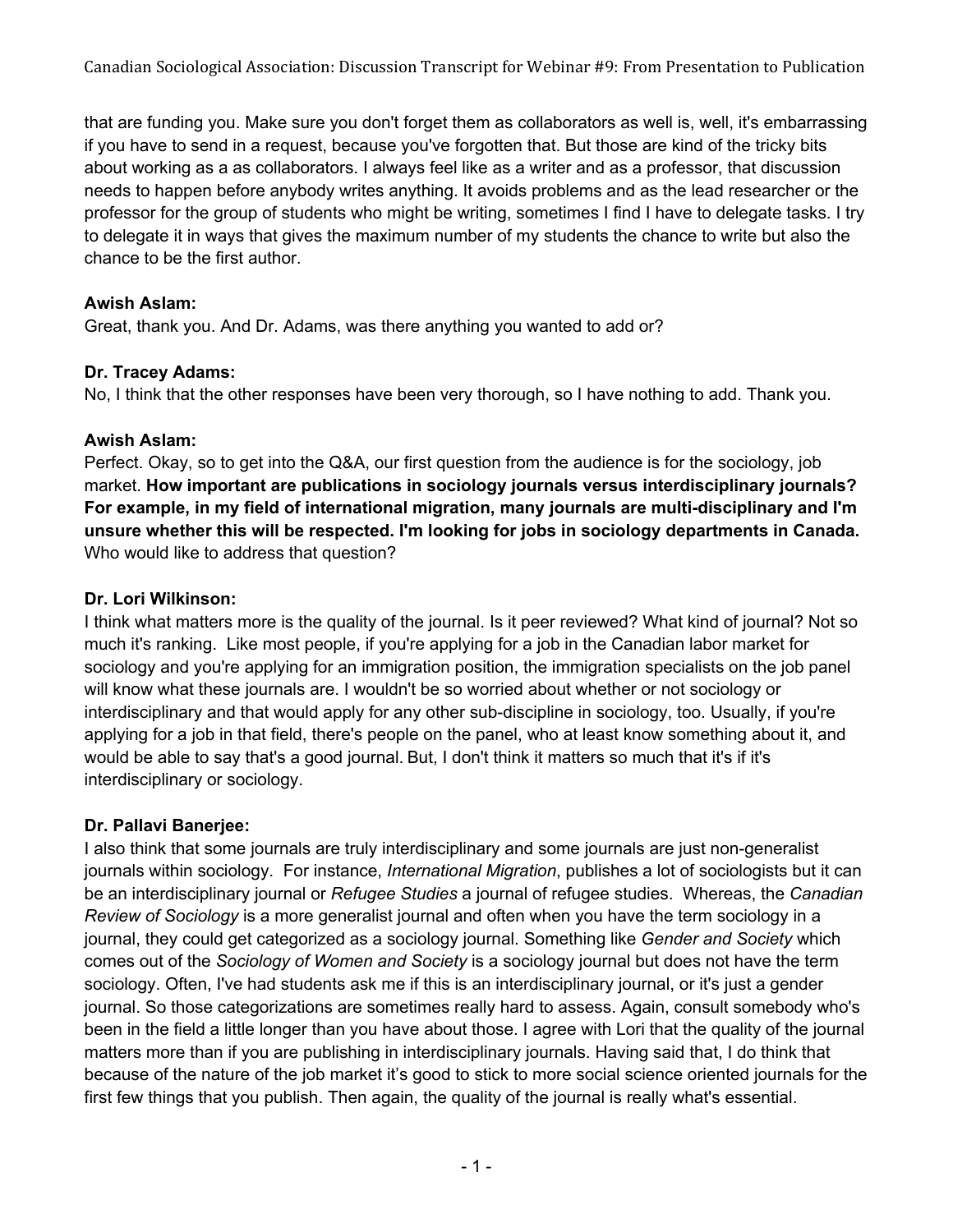### **Awish Aslam:**

Thank you. Okay, our next question. **Should graduate students and postdocs, consider publishing research notes rather than traditional journal articles, when this might be appropriate?**

### **Dr. Tracey Adams:**

I don't think it's an instead of — it can be in addition to. I do think that there's a value for early academics. Research notes tend to be shorter and more focused on the research. If you're trying to make connections to a second discipline then engaging a little bit more deeply with the literature in that area and making a contribution that way is probably a significant thing that you might want to do. But have a balance where you're publishing some articles and some research notes. The other thing I have experienced as an author is that I've submitted a paper as one thing and then I've had the editor come back and say, "You know what, I think this is actually maybe more appropriate for a research note. So how about we try over there?" I've done the same as an editor. If you've got an article and you're not sure where it could be placed, and you want to try and place it in a certain journal, but you're not sure where it's best, have a conversation with the editor, they're really just an email away. And that might also help guide you in terms of how you write that up. Research notes are nice if you're just got some quick findings that are significant or interesting that you just want to get out there but they're not going to have the in-depth, engagement with the literature and the discipline that I think for many of your papers you'll want to have.

### **Awish Aslam**:

Thank you. Our next question. **Sometimes it can take a while for a manuscript to come together. In the meantime, others can publish on similar topics, similar results or findings. How should we address this in our own work? Would it be better to consider another journal or revise the work to still contribute to that journal?**

# **Dr. Tracey Adams:**

So, in my opinion, I guess it depends. If you've chosen a journal for a specific reason, [and a similar article is published there] then I think it makes sense to continue with that journal, because the journal is publishing in your area, they're publishing things on your topic. That's probably exactly the journal where you want to publish. That's the audience you want to engage with. It rarely happens that somebody has published something that's exactly the same as yours. So you just need to maybe work a little harder to clarify your contribution. You mention that other article and you talk about how you're extending it, how you're expanding upon it, how you're improving on it. Then that's actually probably an ideal situation to be in. Again, you found a journal that's interested in your topic, you found an audience that's reading things in your area. So, it's just about, to use the term that Lori used earlier, it's to some extent about marketing. How can you place your article as being distinct, and finding that niche that's really moving the field forward in a different way than the other article that is, in some ways, similar to yours.

#### **Dr. Lori Wilkinson:**

I just want to echo that very, very, very rarely happens. In the seven years I was editor, I've never seen that happen. If you think about it, qualitative research, that's not replicatable, right? So you're guaranteed to be doing something different and have different data than the people who are publishing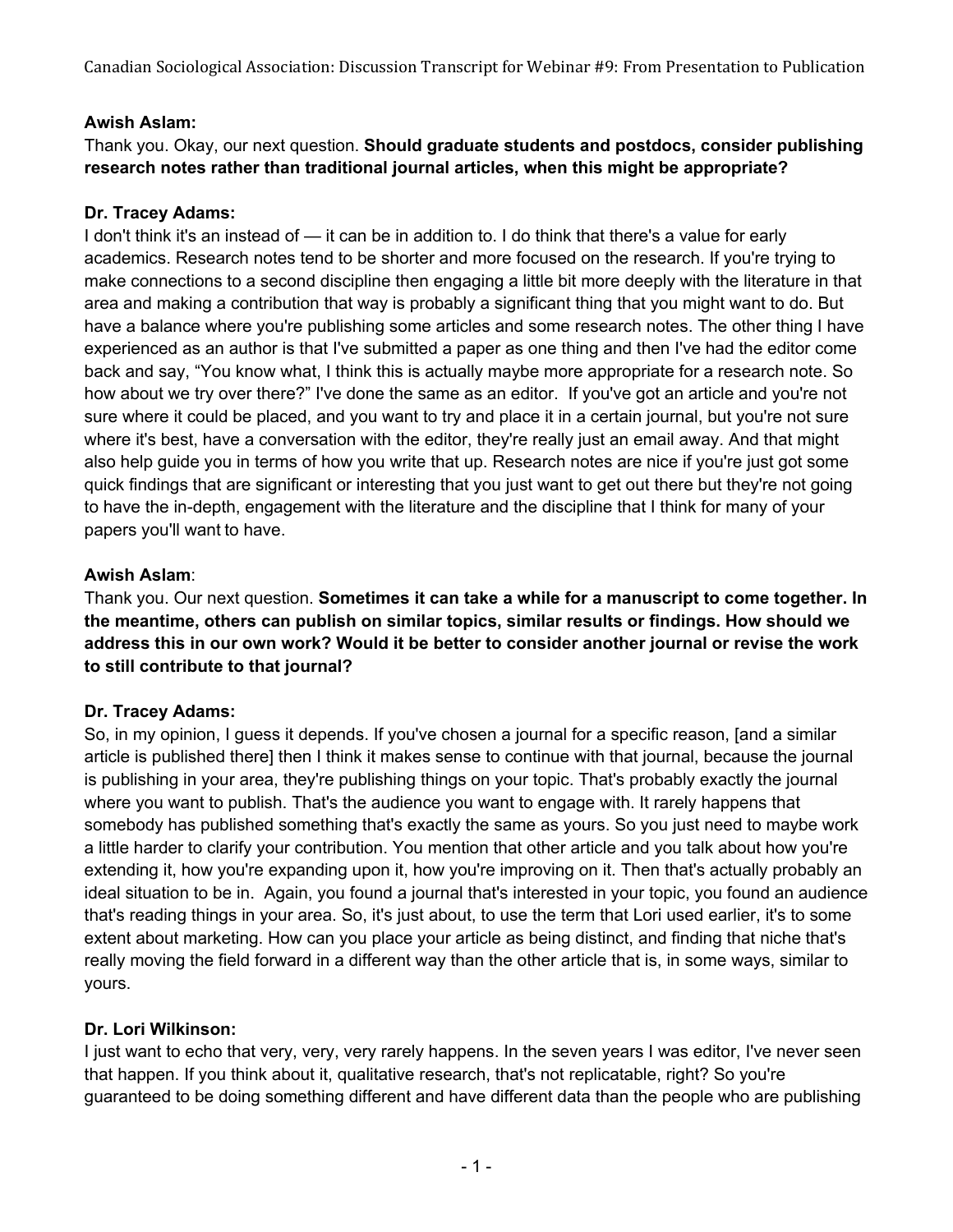in that area. If you're looking at a quantitative data set, say you're using the *General Social Survey*, even if you're addressing the same question that somebody else has addressed using that database, I am betting a lot of money that you're using a different set of variables, a different set of methodology, and so I would be very surprised if any of you ever come into that situation.

### **Dr. Pallavi Banerjee:**

I would agree with that. I think we do interpretive work and how we look at the world would be different. I remember when I was in the second year of my PhD, somebody at the ASA Conference came up to me and said, "Oh, this person has done exactly the research you have done." It honestly, for a minute, kind of pulled the carpet under my feet. But then I realized that I'm not working in a physics lab, so my sample is not their sample. Even if it's the same research question, there are different groups of people who come with different histories and different backgrounds and such anyway. So, I had that happen and it turned out well so you can relax. But I also think that is a fear and I do want to acknowledge it happens at every stage. We often feel like, this person is doing similar work. What if they say everything that you have to say? I want to acknowledge that but I also think what Lori said is really important.

The other part of this is whether you should pull an article from a journal because it's taking a long time. And that's a good question and a separate question. Because of late that has happened multiple times and recently I actually pulled an article from a journal. I'm not going to name the journal and not sure what legal implications that has. It was a second round of reviews and I did not hear back from them in 14 months after repeatedly sending them emails until I said, "Well, I, if I don't hear from you, in the next month, I'm going to pull the article." It turned out that they had lost it and had not sent it out for reviews again. And at that point, I pulled that paper and I sent it somewhere else and it's now being published. It did take a long time because of that delay, but then, you can make that call if nothing is moving. But it's often not advisable to pull a paper from a journal if it's in the process, like if it's getting revisions. And if it's moving along it's good to follow through because if you pull it and send it to another journal, it might take as long. So, you're not actually saving time by pulling paper from journal unless the situation is what I went through, where you know, the article didn't move for 14 months at all.

# **Awish Aslam:**

We have two more questions and comments so I think we can get through them. **At the** *Canadian Review of Sociology* **how general do papers need to be in order to be accepted? Do papers need to be written differently than at a specialist journal? For example, should the author change what audience they have in mind?**

# **Dr. Tracey Adams:**

At the *Canadian Review of Sociology*, they don't really have to be too different but I think it is important to appeal in some way to a general audiene. Sometimes we write on things (I do myself) that are really directed at a specialist audience and on some kind of niche topic and ideally at the CRS we are looking for things that the general sociologist without any background in your field is going to find interesting. Most sociologists really do have broad interests on a broad range of topics. But if something's just really too specialized, that's where maybe we might not publish something. Articles can be of interest to a specialist audience, but ideally, they will also be of be of interest to the general reader. In terms of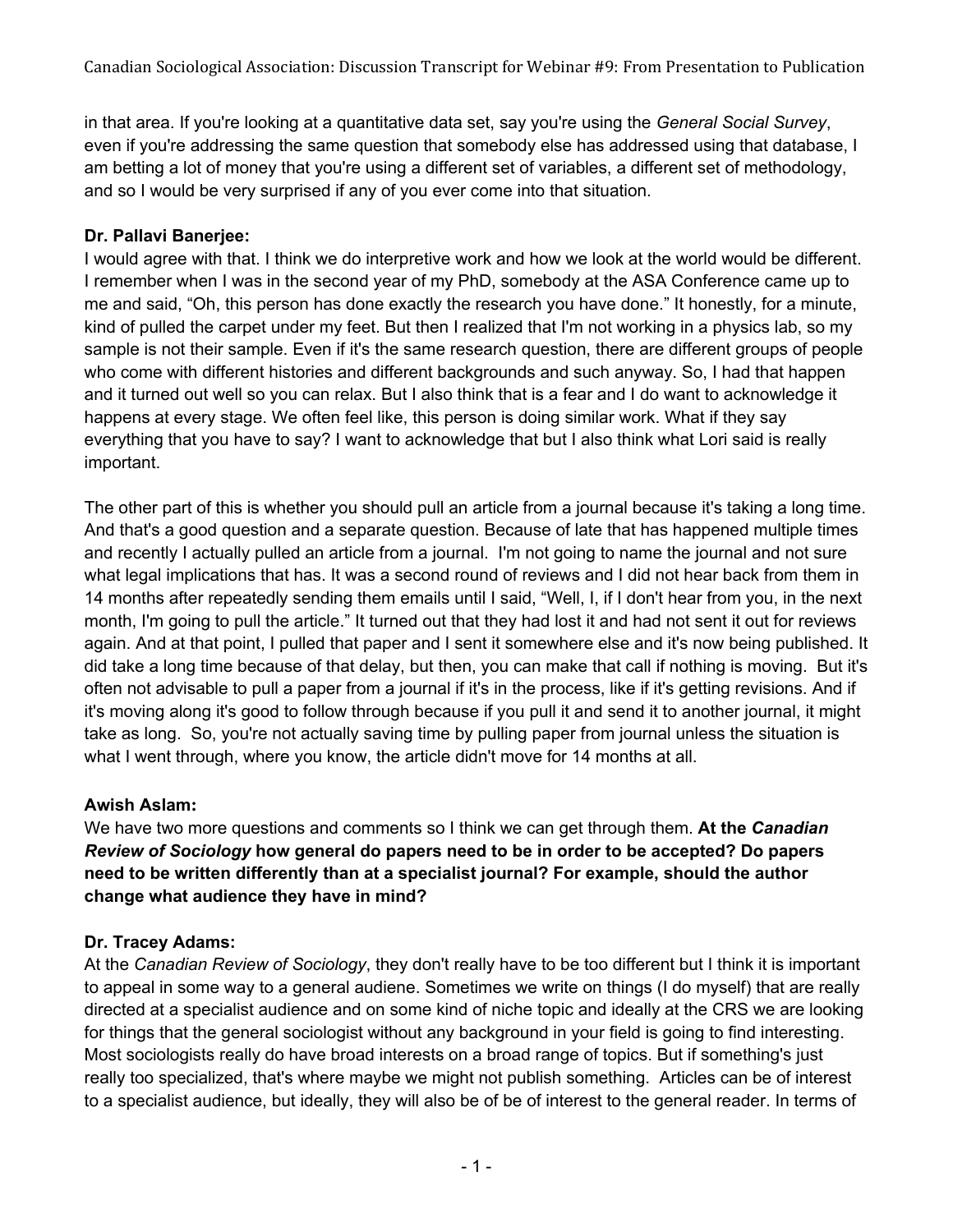how you write it up, it's really not going to be all that different. It may be the case that there's certain jargon or something in your subfield that wouldn't be understood by a general audience. It might be valuable for you to define key terms, but that's always a good thing to do anyway. Often in subfields, we have our own jargon, and our own short forms and abbreviations that that we understand in that subfield that even a general sociologist might know. Those are the kinds of changes you should make for a generalist journal, but you don't really need to make a lot of changes.

# **Awish Aslam:**

Our very last question. **A few times the panelists mentioned emailing the editor of a journal to inquire whether a paper is a good fit. I had never heard of this before. How common is this practice?**

# **Dr. Tracey Adams:**

It's not that I get emails all the time at the CRS, but it's not that uncommon that I am approached. I would say that it happens at least once or twice a month where somebody will email me, especially if they're not certain if something fits the mandate. Sometimes you have questions and I've certainly done it myself. If the journal guidelines say that they want articles that are 8000 words, and mine's 8500, I'm emailing the editor to see "How stringent are you about this? I might be slightly over, but otherwise, I think I'm a great fit for this journal. Would you be willing to look at it even though it's longer?" If you have questions, the editor is there to answer them. So, from my point of view as an editor, but also as an author, it's not that uncommon.

# **Dr. Lori Wilkinson:**

I would get probably half a dozen inquiries a month. "Does this paper fit?" Sometimes just by the description you know it doesn't fit. Sometimes people try to shop bad papers around. And so that gives the editor a chance to give some feedback to the writer to say, "Well, this is not an appropriate journal". My journal was with *Springer Publications*. And Springer's kind of business model was to try not to reject anything. In the later years where I was editor and there were papers that we rejected they got shopped around to other journals at Springer. Or they would get shopped around to become book chapters in books that Springer would put together. I'm not so sure that's great for you. I think trying to find an appropriate journal on your own is usually better. So, I was never a fan of that.

But I do want to mention just one really important thing. The most important thing that you can do when you submit an article for review, is please put down reviewers. If they ask you for three reviewers, put down their names and give their email addresses. I know Tracey experiences this too. It was the bane of my existence that I'd often have to approach between 12 and 17 people per article before I got one person who agreed to review. So oftentimes that list of three or that list of six is helpful. Try to maximize that list and try to pick people that you know would be reasonable reviewers. The flip side of this is this, if you're asked to review, please review articles because that is the biggest holdup in terms of the process is trying to find somebody to do the review and to actually do it in a timely fashion. I actually kind of agree with this practice, which is being instituted in some of the major science journals right now. You won't be allowed to publish in those journals unless you've done three reviews for the journal. I actually think that's the carrot that's needed because you would be surprised at the number of people who turned down reviews. That said, if you have to turn down a review, the best thing that you